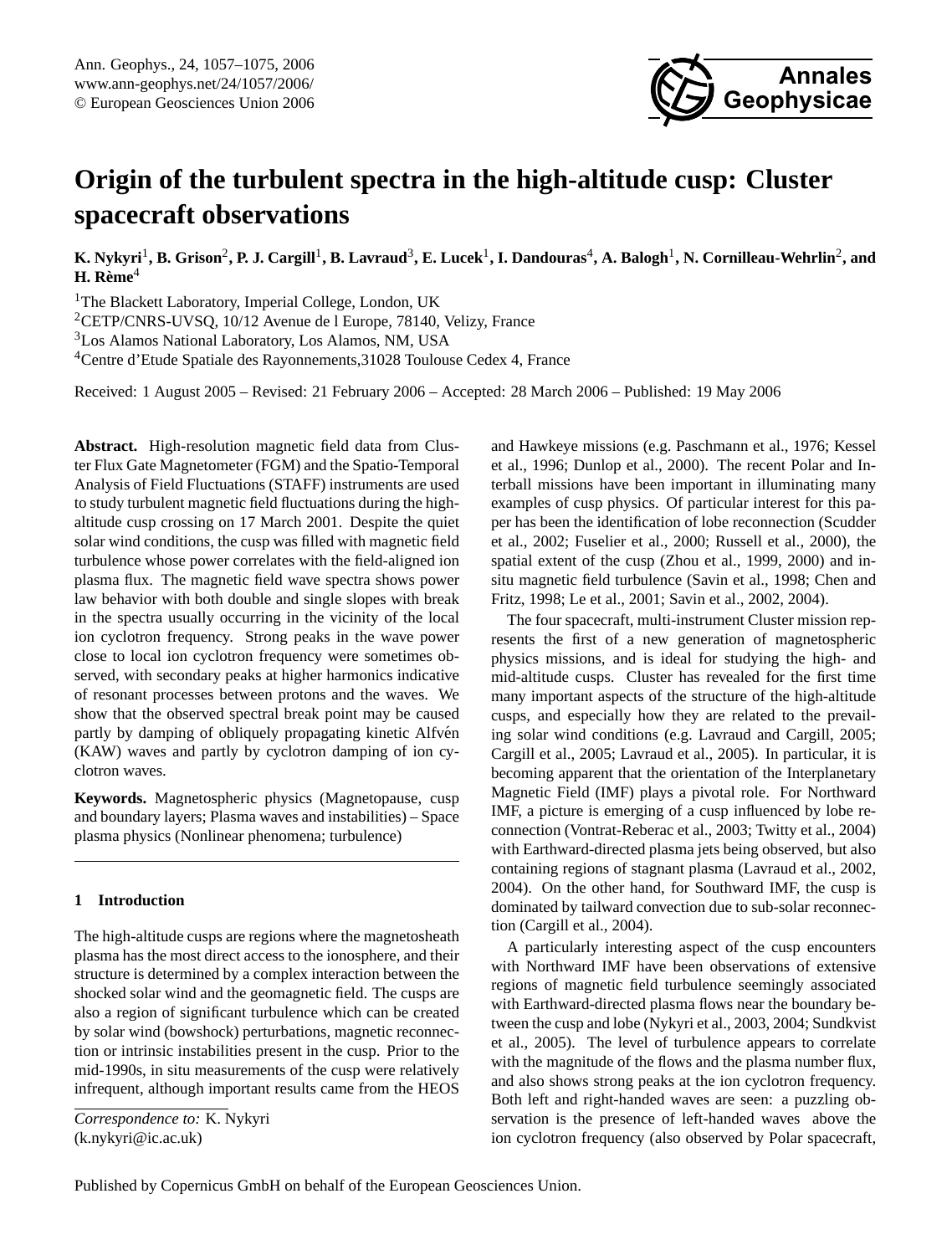Le et al., 2001). The waves show no significant correlation between the spacecraft when the inter-spacecraft separation is either 600 or 100 km (Nykyri et al., 2003). It is unclear whether these waves are generated in-situ by the plasma flows, or whether they are convected from remote reconnection sites at the lobes. Since the reconnection site would be several  $R_E$  away, this implies a damping time longer than 300 s for flows of 100 km/s. A recent study by Sundkvist et al. (2005) is implying a local generation mechanism for these waves: they observe that the Poyinting flux is changing direction at the proton gyrofrequency.

Our previous studies (Nykyri et al., 2003, 2004) were carried out using magnetic field data from the Flux Gate Magnetometer (FGM) instruments on Cluster (Balogh et al., 2001), and focused on the frequency range between 0.1 Hz to over 1 Hz. For these examples, the proton cyclotron frequency  $(f_{IC})$  was in the range 0.7–1.5 Hz. We found indications of wave power at higher cyclotron harmonics, and the transition to a different turbulence regime above  $f_{IC}$ . The latter possibility has also been discussed by Sundkvist et al. (2005), who suggest that the cusp waves belong to the kinetic Alfvén branch below the proton cyclotron frequency and are electromagnetic ion-Bernstein waves above that frequency. This is also confirmed by Grison et al. (2005) who used the  $k$ -filtering technique, and showed that kinetic Alfvén waves dominate the electromagnetic spectrum up to 1Hz and above 0.8 Hz intense Bernstein waves are observed.

A limitation of our earlier studies was the level of instrument noise above a few Hz and so this paper returns to the topic of cusp turbulence by examining magnetic field turbulence at frequencies up to 10 Hz using measurements from the Cluster Spatio-Temporal Analysis of Field Fluctuation (STAFF) experiment (Cornilleau-Wehrlin et al., 1997; Cornilleau-Wehrlin et al., 2003) as well as from FGM. The main objective in using the two instruments is to get a continuous spectra from lower (FGM) to higher (STAFF) frequencies which enables us to study spectral structure both below and above the local ion cyclotron frequency  $(f_{IC})$ .

We return in this paper to the well-studied high-altitude cusp crossing on 17 March 2001 (Vontrat-Reberac et al., 2003; Nykyri et al., 2003, 2004). Section 2 presents the relevant instrumentation and cusp overview, Sect. 3 the analysis techniques, Sect. 4 the measurements and Sects. 5 and 6 our interpretation of the observed spectral structure in terms of wave damping.

## **2 Instrumentation and overview of cusp**

We use data from three instruments on-board Cluster. High resolution (22.4 vectors/s) magnetic field measurements are obtained from the Flux Gate Magnetometer (FGM: Balogh et al., 1997, 2001) from all four spacecraft. FGM data provides the overall cusp magnetic field context, and wave power at frequencies up to 3 Hz can be accurately calculated. Search coil magnetometers (STAFF: Spatio-Temporal Analysis of Field Fluctuation experiment: Cornilleau-Wehrlin et al., 2003; Cornilleau-Wehrlin et al., 1997) on-board all four spacecraft are used to calculate wave power from 1 Hz up to 10 Hz. Ion plasma measurements are obtained using the Cluster Ion Spectrometry (CIS: Rème et al., 2001) experiment and are essential for providing the plasma context. Data from the Hot Ion Analyser (HIA) instrument on-board spacecraft 1 and 3 and the ion COmposition and DIstribution Function analyser (CODIF) instrument on-board spacecraft 4 are used. The plasma velocity moments are available every ∼4 s from spacecraft 1 and 4 and every 12 s from spacecraft 3.

The cusp crossing chosen occurs on an outbound orbit between 05:00 and 07:00 UT on 17 March 2001. This interval has been extensively studied (Vontrat-Reberac et al., 2003; Nykyri et al., 2003, 2004), so that the overall phenomenology is well established. Figure 1 shows the power spectral slopes (discussed later in Sects. 4.3 and 4.4) and plasma parameters measured by spacecraft 1, 3 and 4 between 05:00–06:00 UT. The color code used in this paper is as follows: black, red, green and blue correspond to spacecraft 1, 2, 3 and 4 respectively (referred to hereafter as sc1, sc2, sc3, sc4). Panels b-f show the ion beta  $(\beta)$ , plasma density  $(N)$ , parallel plasma velocity  $(V_{\parallel})$ , Alfvén Mach number  $(M_A)$  and the angle between plasma flow and the magnetic field  $(\theta_{BV})$ . The spacecraft separation is 600 km and Cluster altitude in the cusp is  $\sim$ Z<sub>GSM</sub>=8 R<sub>E</sub>.

The spacecraft leave the magnetosphere shortly after 05:00 UT, and cusp entry can be seen first as an enhanced density at sc3 (Fig. 1c). Between 05:07 and 05:13 UT, the spacecraft sequentially entered the cusp, a region characterized here by a density of a few particles cm−<sup>3</sup> with an Earthward-directed plasma flow of approximately 250 km/s (Fig. 1d), although this value varies between the spacecraft.

Cluster remains in the cusp from approximately 05:13 to 06:20 UT, and during this time the flows decline to almost zero. However, this decline masks considerable structure, with strong velocity shears being present over timescales of a few minutes. Between 05:00–06:00 UT the magnetic field gradually decreases (not shown) from  $\sim$ 100 nT to 45 nT, implying proton cyclotron frequencies of 1.5–0.7 Hz. In this paper we only focus on data up to 06:00 UT.

The solar wind conditions (not shown) are obtained from Advanced Composition Explorer (ACE) spacecraft at the L1 point (a lag time was applied assuming 285 km/s solar wind speed). During the interval of 04:30–06:30 UT solar wind had a magnetic field magnitude of approximately 5 nT,  $B_z$ was mostly pointing northward (except for a brief southward turning at about 05:40 UT), with a magnitude of approximately 3 nT.  $B_y$  was mostly positive with a magnitude of 3 nT but turned negative at about 05:17 UT for about 35 min.  $B_x$ was close to zero until ∼5:17 UT at Cluster after which it turned to  $\sim$ 2.5 nT.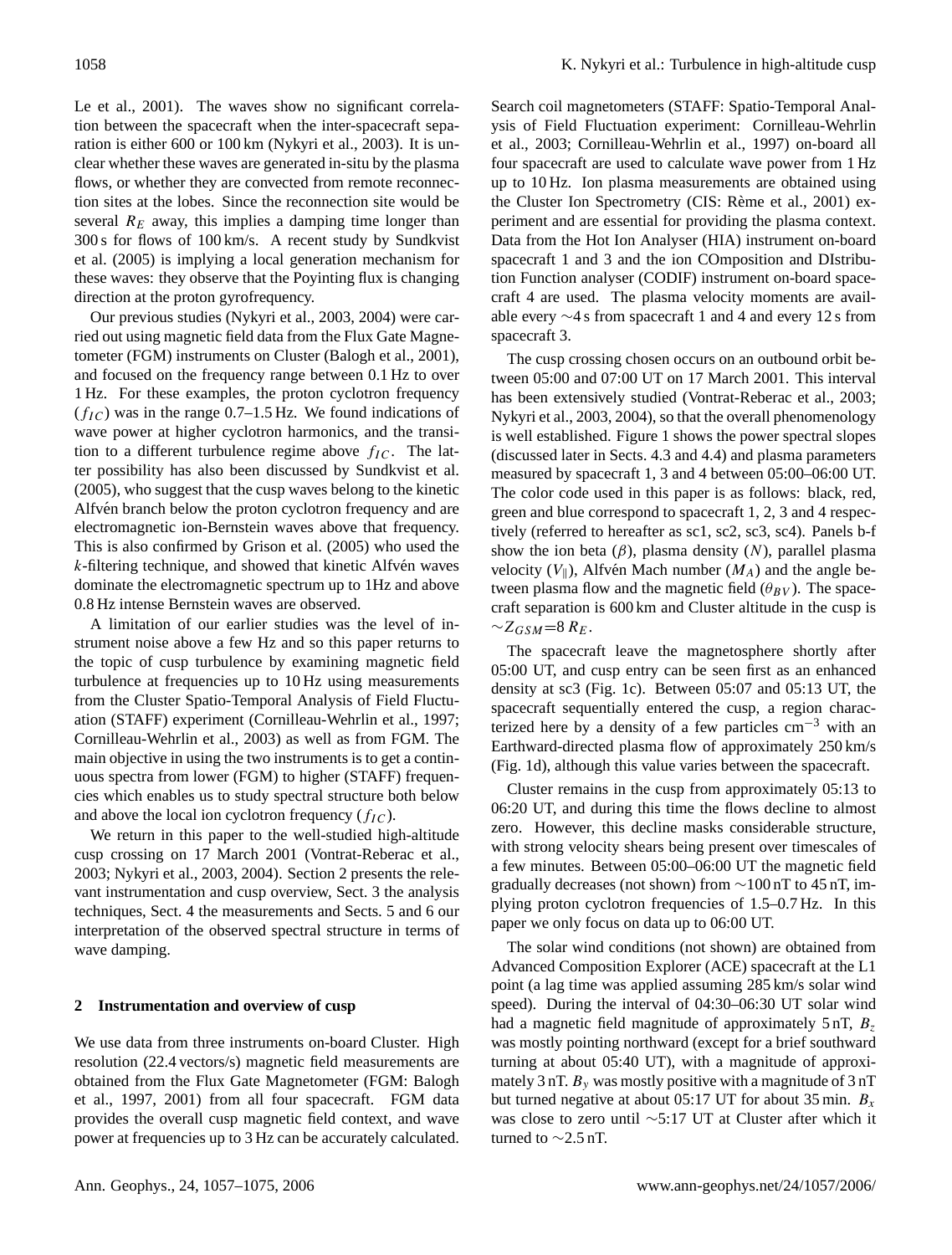

**Fig. 1.** Power spectral slopes and plasma parameters between 05:00–06:00 UT. Panel (a) shows inertial  $(s_1)$  and dissipation  $(s_2)$  range slopes. The solid line is at 5/3. Panels **(b)–(f)** show the ion plasma beta  $(\beta)$ , the plasma density  $(N)$ , parallel plasma velocity  $(V_{\parallel})$ , Alfvén Mach number ( $M_A$ ) and the angle between plasma flow and the magnetic field ( $\theta_{BV}$ ). Black is data from spacecraft 1 (hereafter sc1), red from sc2, green from sc3 and blue from sc4. The spacecraft separation is 600 km and Cluster altitude in the cusp is  $\sim Z_{GSM}=8 R_E$ .

In analyzing the magnetic field turbulence we use same temporal demarcation of the cusp as described in Nykyri et al. (2004) who divided the analysis into regions based on the local plasma properties: a strong shear-flow cusp between 05:07 and 05:25; a stagnant cusp between 05:25 and 05:35 and a moderate shear-flow cusp between 05:35 and 05:56.

## **3 Analysis methods of cusp magnetic field fluctuations**

We evaluated the total power of the magnetic field fluctuations between 05:00–06:00 UT using data from both the STAFF and FGM instruments. The magnetic field time series was examined and the short duration data gaps were linearly interpolated. Before evaluating the Fast Fourier Transform (FFT) for each interval, a Hanning window was applied to the de-trended data set. The total power is then the trace of the power spectral matrix:  $P_{tot} = P_x + P_y + P_z$ .

3.1 Combining STAFF and FGM: waves close to the ion cyclotron frequency

In order to ensure that the spectra from the two instruments can be combined we have checked that in the instrumental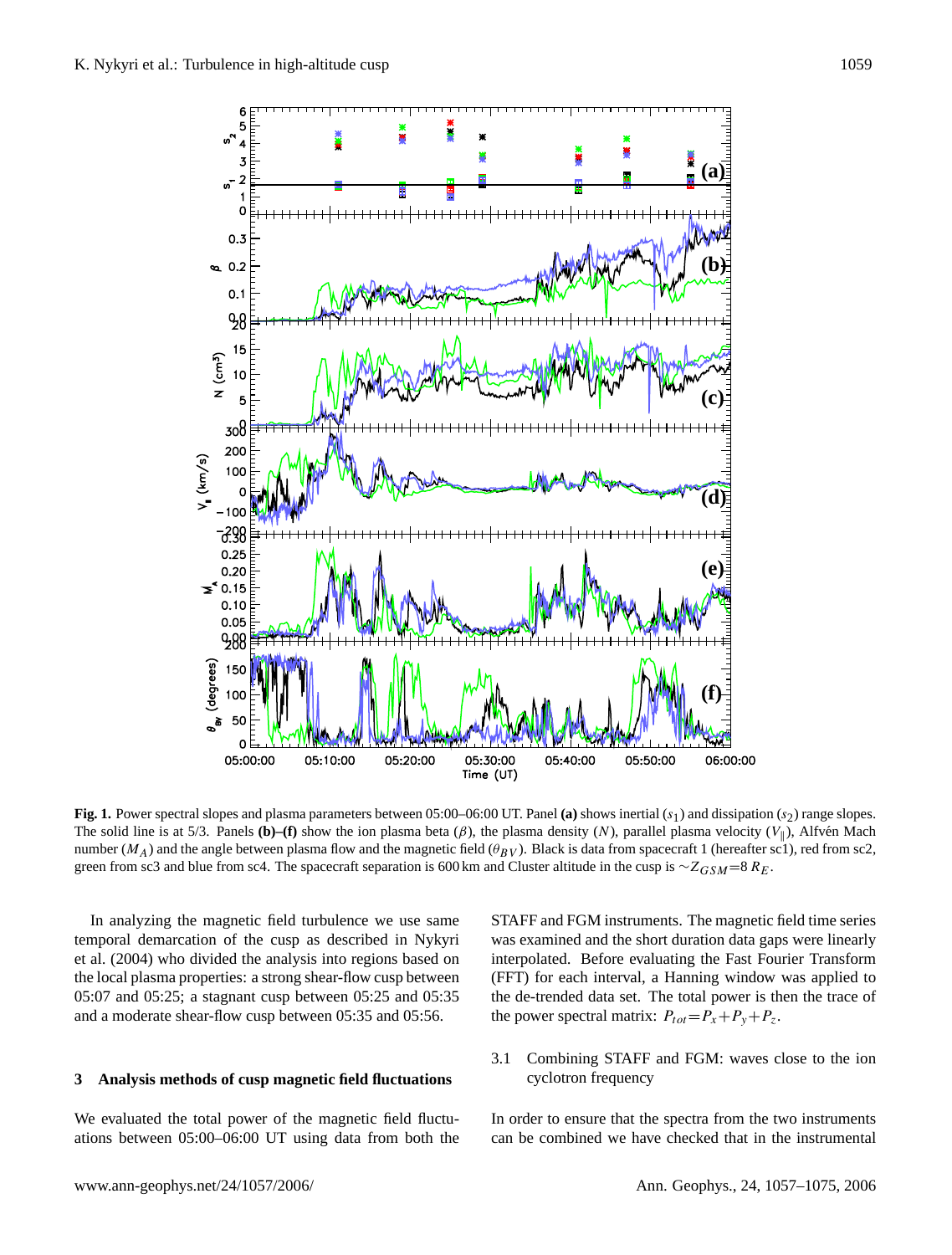

**Fig. 2.** Total power of magnetic field fluctuations observed by Cluster FGM (red) and STAFF (black) instrument on-board of spacecraft 1 centered at  $05:27:25$  UT ( $2\times256$  data points are used).

overlap region (∼0.5–2 Hz) both instruments measure the same power. For this purpose 512 point windows (∼22.9 s) were used at each interval of the comparison study in Sect. 4.3.

As an example of how FGM and STAFF data can be combined, we first look at the strong spectral peaks near the ion cyclotron frequency and its harmonics when the spacecraft are in the stagnant cusp. Examination of the magnetic field time series shows that the several small amplitude (∼1–2 nT) wave trains were observable at all four spacecraft between ∼05:25–05:29 UT and between ∼05:45–05:49 UT, showing no correlation between the spacecraft pairs (see Nykyri et al. (2004) for more details).

Figure 2 shows the total power in the magnetic field fluctuations centered at 05:27:25 UT (for each instrument the data is averaged over 2 windows of 256 points) measured by FGM (red) and STAFF (black) on spacecraft 1. It is clear that between 0.5–2.8 Hz, the power from both instruments are in good agreement. The frequency corresponding to the dominant peak is about 1.1 times the local ion cyclotron frequency. The first harmonic of the fundamental frequency is also observable from both FGM and STAFF. Because of the better sensitivity at higher frequencies, STAFF can also detect the 2nd, 3rd and 4th harmonics (see also Cargill et al., 2005).

Thus, both instruments measure the same peak of the fundamental frequency where their measurements overlap, so we have confidence in combining their spectra when using longer (approximately 6.1 min) intervals.

## 3.2 Slope validation

However, longer window sizes have better statistics and are used to evaluate the slope of the power spectra (Sect. 4.3). There we use ∼6.1 min windows for both instruments which corresponds to 8192 points with FGM sampling frequency of 22.4 vectors/s. Because the sampling frequency for STAFF is slightly higher than for FGM, we require more STAFF points to give the same total time interval. However, instead of a single window it is sometimes better to use short but numerous windows for STAFF spectra.

The magnetic field power spectra shows a clear break during some intervals dividing the spectra in two different power law regimes. We define the frequency at which this dispersion in spectrum occurs as a break point frequency,  $f_{bf}$ . For each interval, we have visually determined the  $f_{bf}$  and the frequency range of the slope calculation for both instruments. FGM data are used below the dispersion breakpoint (typically below 1 Hz) and STAFF-SC above it (up to 10 Hz). We illustrate this point in Fig. 3c (the rest of Fig. 3 will be discussed fully in Sect. 4.3), which shows the total power of magnetic field fluctuations measured by sc3 from FGM (red) and STAFF (black) instrument at an interval centered at 05:19 UT. The breakpoint is visually determined to be at 1 Hz which is indicated by a black vertical line. During this interval the FGM data is used in slope calculation between 0.015–0.15 Hz and STAFF data is used between 3-10 Hz. It can be seen that both instruments agree between 0.6–3 Hz.

In addition to these studies, the slopes have been evaluated over a common range of frequencies (between 0.5 and 2 Hz) from both instruments. These slopes do not have a physical meaning but they indicate that the spectral breaks are not an instrumental effect. Table 1 contains a comparison of the slopes estimated from STAFF and FGM in the frequency range [0.5, 2Hz] for intervals centered at 05:41:00 UT. The comparison of the results obtained from one large-window FFT and the mean of many short windows cannot be made when spectral peaks are detected because of the number of frequencies present in the peak (512 point windows have a low resolution in frequency). So, the comparison has been performed during an interval that displays no peaks, and where almost no spectral break is detected (see Fig. 14a, which will be fully explained in Sect. 6).

The upper part of the table presents results obtained using a single FFT window for STAFF, whereas the lower table uses the mean of 18 consecutive 512 point FFTs (avoiding data gaps). The difference of the duration between the FGM 8192 point window and the 9216 point STAFF window is less than 1%. The presence of data gaps in the STAFF data induces large errors in the spectrum at low frequency and also makes the slope steeper. On the contrary, the use of 512 point windows gives results similar to those obtained from FGM. When no data gaps are present (e.g. sc1), the use of one large window or 18 shorter windows is equivalent. Thus it is better to use short but numerous windows for STAFF spectra.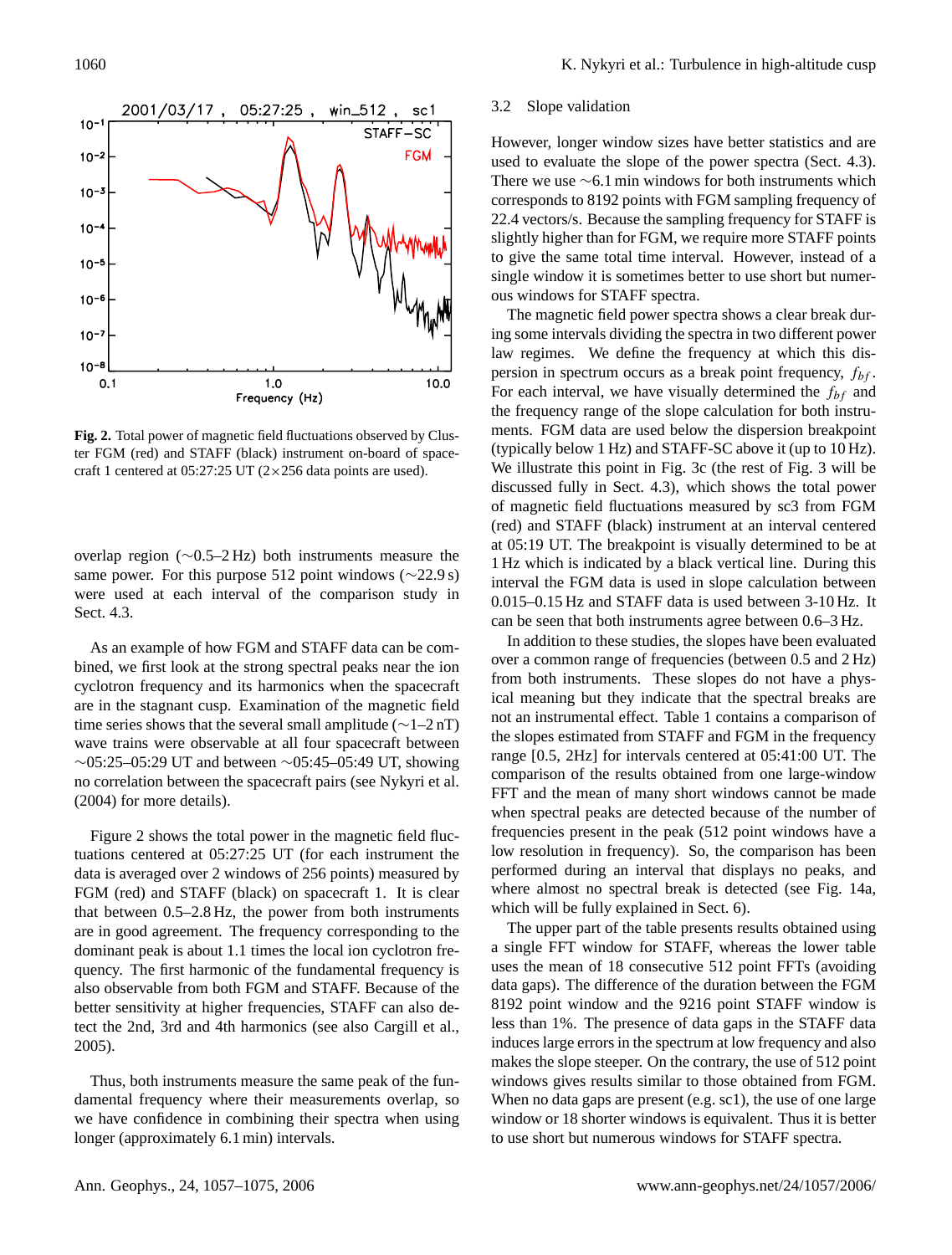

**Fig. 3.** The power spectrum of magnetic field fluctuations observed by Cluster FGM (red) and STAFF (black) instrument at interval centered at 05:19 UT by sc1 **(a)**, sc2 **(b)**, sc3 **(c)**, and sc4 **(d)**. Power law slopes are shown above the spectra, and their methods of evaluation are discussed fully in the text. The spectral breakpoint is marked with black vertical line and local  $f_{IC}$  with purple arrow.

Thus the agreement between slope measurements from FGM and STAFF data during the same time interval and in the same frequency range ensure us that the spectral breaks do not originate from instrumental artifact but have a physical meaning.

## 3.3 Stationarity of the time series

In order to assess the stationarity of the time series, we have computed the variance of the plasma velocity field at each spacecraft for the same time intervals as the slope calculation. Figure 4a shows the velocity field variance using a ∼6.1-min window and the total plasma velocity measured by sc1, sc3 and sc4 is shown in Fig. 4b. The variance is less than 45 km/s for all the intervals after 05:17 UT, which is less than  $10\%$  of the local Alfvén speed (Fig. 2c). Because the Alfvén/ion cyclotron modes have phase speeds of  $v_{ph} = v_A cos \theta_{kB}$ , where  $\theta_{kB}$  is the angle of propagation with respect to magnetic field, for most cases the waves will

**Table 1.** Slopes of power spectra between [0.5–2 Hz] at 5:41:00 UT.

|                 | <b>FGM</b>            | <b>STAFF</b>                 | <b>FGM-STAFF</b> | gaps  |
|-----------------|-----------------------|------------------------------|------------------|-------|
|                 | $(8192 \text{ pts.})$ | $(9216 \text{ pts.})$        |                  |       |
| Sc <sub>1</sub> | $-3.18$               | $-3.32$                      | 0.14             | none  |
| Sc2             | $-2.46$               | $-3.93$                      | 1.47             | many  |
| Sc <sub>3</sub> | $-2.38$               | $-2.53$                      | 0.15             | small |
| Sc <sub>4</sub> | $-2.6$                | $-3.89$                      | 1.29             | small |
|                 |                       |                              |                  |       |
|                 | <b>FGM</b>            | <b>STAFF</b>                 | <b>FGM-STAFF</b> | gaps  |
|                 | $(8192 \text{ pts.})$ | $(18\times512 \text{ pts.})$ |                  |       |
| Sc <sub>1</sub> | $-3.18$               | $-3.31$                      | 0.13             | none  |
| Sc2             | $-2.46$               | $-2.4$                       | $-0.06$          | two   |
| Sc <sub>3</sub> | $-2.38$               | $-2.58$                      | 0.2              | one   |
| Sc <sub>4</sub> | $-2.6$                | $-2.56$                      | $-0.04$          | one   |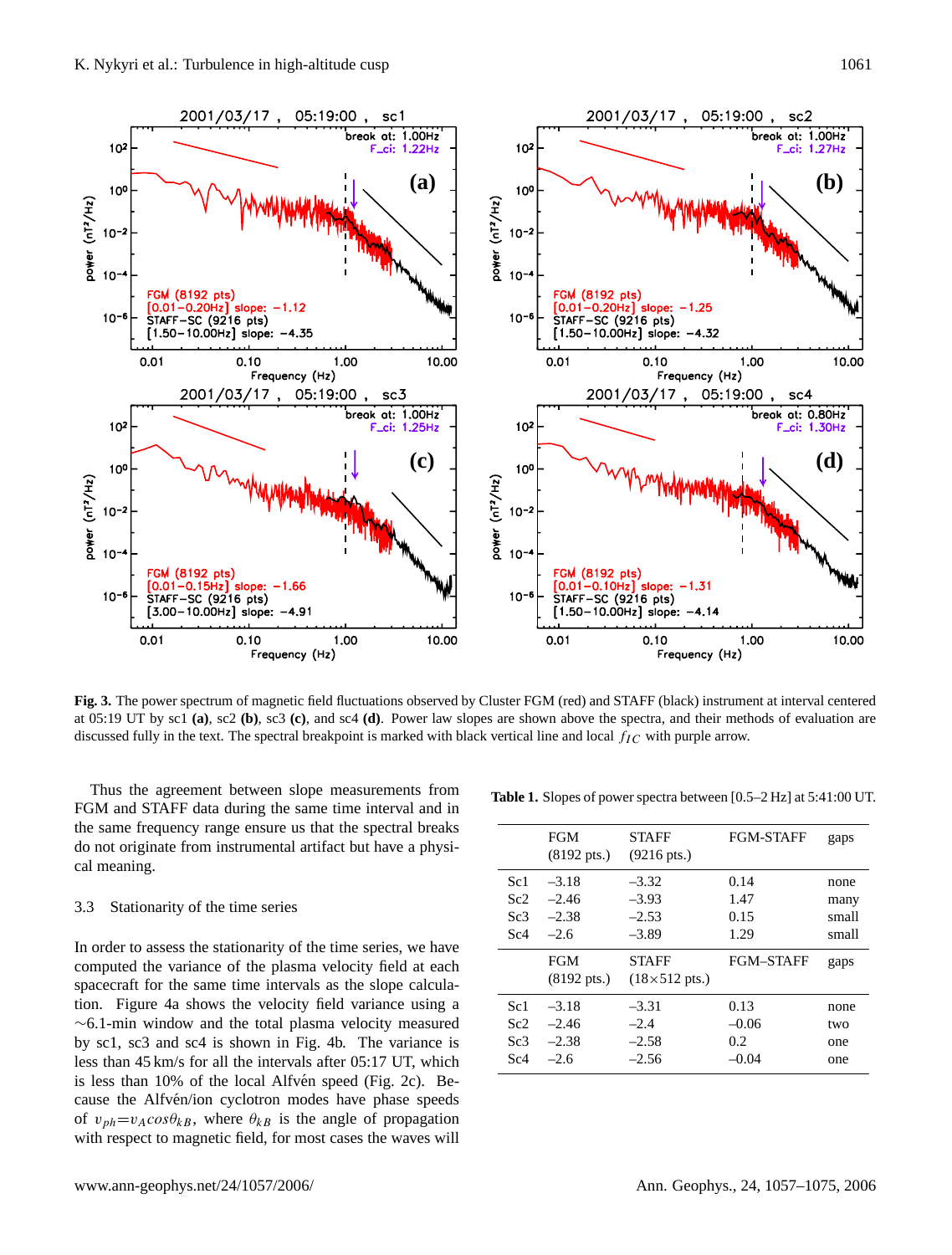

**Fig. 4.** Variance (σ) of the plasma velocity shown **(a)** during each ∼6.1-min interval used in the power spectral slope calculations. The total plasma velocity (b) and the Alfvén speed (c) measured by sc1, sc3 and sc4 between 05:00–06:00 UT are shown.



**Fig. 5.** Panel **(a)** shows the total integrated power in the magnetic field fluctuations observed by the FGM instruments on all four spacecraft between 05:00–06:00 UT. The frequency range is 0.06 Hz–3 Hz and a 2048 point window shifted with a 4-s increment is used). Panel **(b)** shows the total ion plasma number flux measured by sc1, sc3 and sc4.

propagate faster than the flows, and the intervals centered after 05:17 UT may be considered reasonably steady.

In addition to the intervals used in the comparison study we have also evaluated FGM spectra with 1024, 2048, 4096, and 16 384 points corresponding to 45.4, 90.7, 182.9 and 731.5 s, respectively. Although there are intervals before 05:17 UT where the variance is less than 45 km/s using the 90.7-s interval, errors in the power law indices increase for such short intervals. With a 182.9-s (∼3 min) interval the variance shows little change, but the errors in slopes are again larger. Longer ∼12-min windows are used to check the results of the 6.1-min slope calculations during intervals when the spectral breakpoint was observed at lower frequencies. Thus, the 6.1-min windows (8192 FGM points) give the best estimates for spectral indices.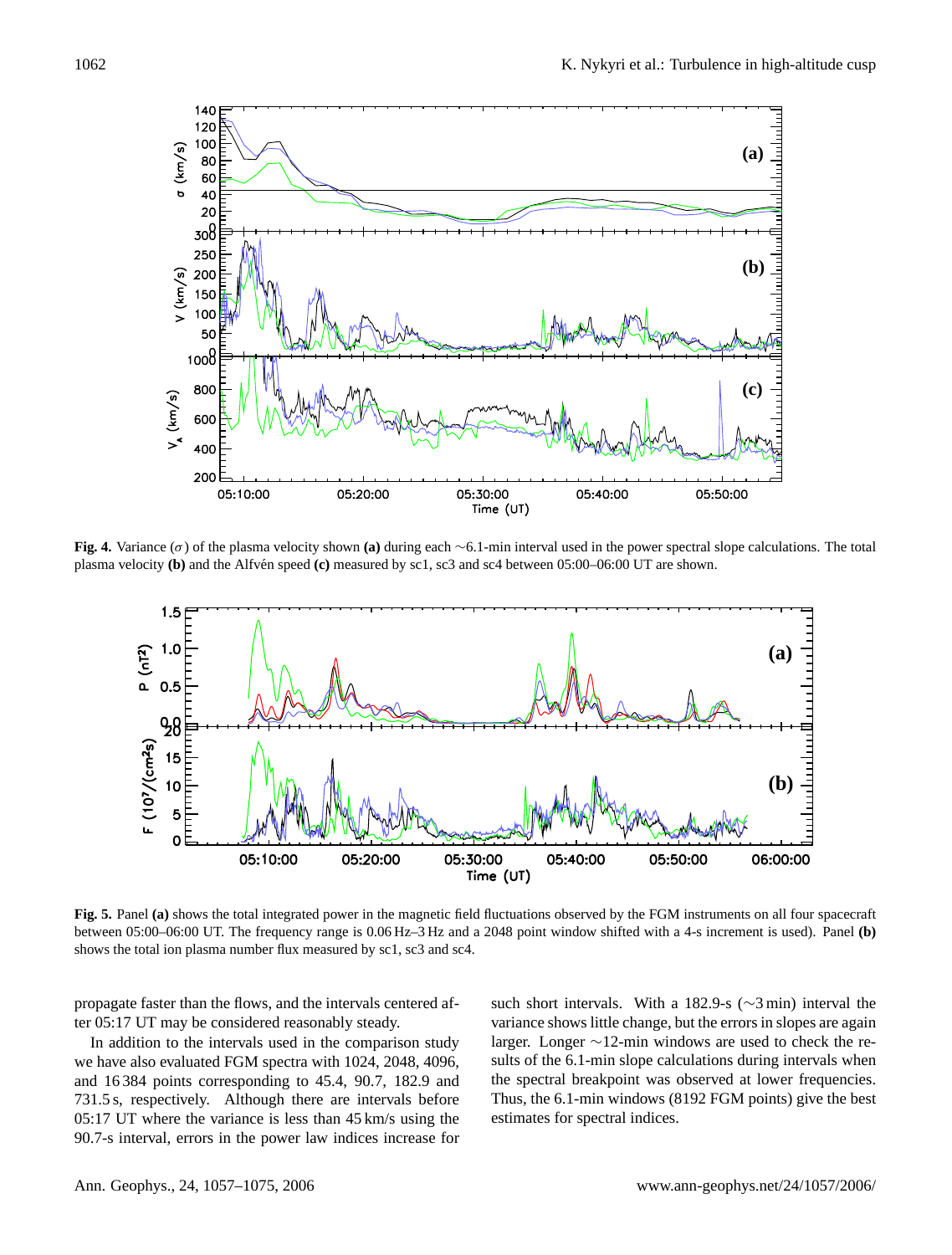

**Fig. 6.** The ratio of the integrated perpendicular and parallel (with respect to the magnetic field) power, P⊥/P||, at the inertial range **(a)** between  $0.015$  Hz– $f_{bf}$  and at the range between  $f_{bf}$  –3.0 Hz **(b)**. Calculations use 8192 point window shifted by 1-min increments over FGM data.

## **4 Observations**

## 4.1 Total integrated power of magnetic field fluctuations

To set our investigation in context, we present the time history of the magnetic field fluctuations. Figure 5a shows the integrated power in magnetic field fluctuations between 05:00 and 06:00 UT measured by FGM with a 2048 point window (∼93.1 s) sequentially shifted with a 4-s increments through the cusp. The integration is performed over a frequency range of 0.06 Hz–3 Hz (The upper limit of 3 Hz is chosen to avoid the lower sensitivity of FGM at higher frequencies). Figure 5b shows the ion number flux,  $f = nv_{tot}$ , (or ion current  $J_i/q$ ) measured by sc1, sc3 and sc4. One can see that the integrated power of the magnetic field fluctuations correlates well with the ion number flux. (Grison et al. (2005); Sundkvist et al. (2005) also show the correlation between wave activity and field-aligned ion fluxes). This is especially clear at cusp entry ∼05:07:30 UT, where sc1 and sc4 measure a low flux while also seeing a low level of magnetic field fluctuations, while sc3 sees an increased flux. The total plasma velocity (see Fig. 4b) and field-aligned plasma velocity (see Fig. 1d) at cusp entry is similar for all 3 spacecraft but sc3 sees an enhanced plasma density (Fig. 1c) compared to other two which results in enhanced plasma number flux. When the flow and number flux vanish before 05:30 UT, so does much of the power in the waves (see Fig. 2. and also Cargill et al. (2005); Grison et al. (2005)). Smaller scale velocity fluctuations re-appear at about 05:35 UT and persist throughout the rest of the interval.

## 4.2 Transverse vs. compressional fluctuations

Using FGM data we have evaluated the ratio of the perpendicular and parallel (with respect to the ambient magnetic

field) wave power,  $P_{\perp}/P_{||}$ , where  $P_{\perp} = P_{tot} - P_{||}$  and  $P_{||}$  is the power in mean field (|**b**|) fluctuations. Figure 6 shows the ratio of the integrated perpendicular and parallel wave power,  $P_{\perp}/P_{\parallel}$  between 0.015 Hz and break frequency  $(f_{bf})$ (a), and between  $f_{bf}$  and 3.0 Hz (b). An 8192 point window slided with 1-min increments through the data set between 05:00–06:00 UT is used. In both ranges the fluctuations are mostly transverse.

## 4.3 Calculation of power spectral indices below and above spectral breakpoint

We have evaluated the power spectra obtained from FGM and STAFF data from all four spacecraft using ∼6.1-min intervals, centered at seven different times: 05:11 (cusp entry) (However, we note that this interval has a problem of stationarity as described in Sect. 3.3), 05:19 (shear-flow cusp), 05:25 (stagnant cusp boundary), 05:29 (stagnant cusp), 05:41 (moderate shear flow cusp), 05:47 (stagnant cusp boundary) and 05:55 UT (moderate shear flow cusp). In this section we first discuss in detail one of the seven periods, that centered at 05:19 UT, then review the others.

As an example of the power spectra, Figs. 3a–d show the total power in the magnetic field fluctuations measured by spacecraft 1–4 respectively during intervals centered at 05:19 UT. The black curve and the regression line correspond to STAFF data and the corresponding red ones to FGM data. One can clearly distinguish two slopes of the power spectra. Such a double slope spectra in the cusp has also been reported from Interball-1 and Polar observation (Savin et al., 2002) as well as from Cluster observations (Sundkvist et al., 2005). In the solar wind such a double slope magnetic field spectra has been interpreted in terms of an inertial range and dissipation range (i.e. Goldstein et al. (1994); Leamon et al. (1998) and references therein). The solar wind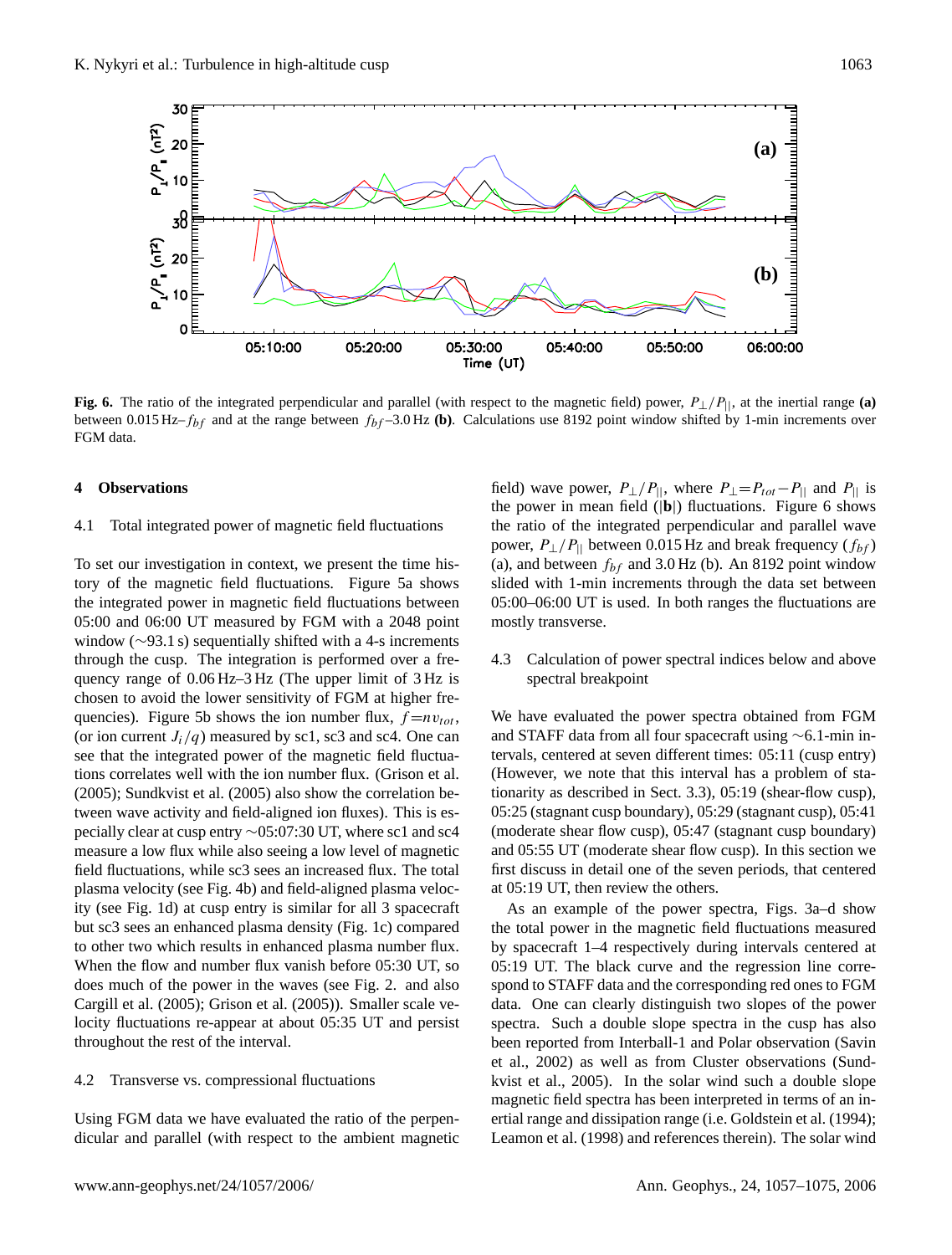has the same  $-5/3$  power law in the inertial range as a high Reynolds number fluid (Kolmogoroff, 1941). In the solar wind the plasma flow speed is much larger than the typical wave speed ( $V_{SW} \gg V_{phase}$ ), so that a time series can be interpreted as a 1-D spatial cut, enabling a transition from the frequency space to the wave number  $(k)$  space. However, in the high-altitude cusp (and for the presented crossing) the Alfvén speed and thus the phase speed of the waves is much larger than the plasma flow speed  $(V_{phase} \gg V)$ , so that one cannot do a direct transition from  $f$ -space to the  $k$ -space. The magnetic field power spectrum is thus likely to be dominated by propagating temporal fluctuations (waves) from the different sources. In the regions of enhanced flows the frequency of these waves is Doppler-shifted according to

$$
f_{SC} = \frac{1}{2\pi} (Vk \cos(\theta_{kV}) + \omega), \qquad (1)
$$

where k is the wavenumber and  $\theta_{kV}$  is the angle between the  $k$ -vector and the plasma velocity. It is also possible that some Doppler shifted spatial structures are present. In Sect. 5 we will discuss possible interpretations for this double sloped spectra. However, for simplicity we will refer hereafter to the spectra below the spectral breakpoint (usually at  $f_{IC}$ ) as an "inertial" range and above as a "dissipation" range, although they cannot be directly compared with the existing turbulent theories of the solar wind.

The frequency ranges used in the slope calculations in the inertial and dissipation ranges are visually determined based on the shape of the spectra. During this interval the upper frequency limit for the inertial range is below 0.2 Hz which gives slopes of  $-1.12$ ,  $-1.25$ ,  $-1.66$  and  $-1.31$  with error-bars of 25 %, 24%, 15%, and 32 % for sc1, sc2, sc3 and sc4, respectively. Here the spacecraft separation is 600 km and we did not observe any correlation of the magnetic field time series between different spacecraft pair. Therefore we cannot apply the k-filtering technique (Sahraoui et al., 2003; Grison et al., 2005) (which works if the wave length of the waves is larger than the spacecraft separation) to do a transition from the frequency space to the  $k$ -space.

The slopes calculated from STAFF data above 1 Hz are much steeper and for this time interval vary between –4.9 and –4.1, such slopes being characteristic of a turbulent dissipation range (see (Goldstein et al., 1994) for a discussion of this in the solar wind). In each case, the spectral breakpoint of ∼1 Hz is slightly below the local proton cyclotron frequency, which is marked with purple arrow in Fig. 3.

This analysis can be extended to other intervals with the aim of investigating whether there is any connection between the values of the indices and the local plasma properties, especially the velocity. Figure 1a shows the magnitudes of inertial,  $s_1$ , (squares) and dissipation range,  $s_2$ , (stars) power law slopes with the associated error bars (these are smaller than the size of the square) during the seven intervals described in the beginning of this section.

Figure 13a shows the magnitudes of inertial range slopes with error bars (the range of slope calculation is visually determined for each interval) determined from the FGM for each minute through the cusp. The solid, horizontal line is at 5/3, and the solid wavy line marks the average slope value of all four spacecraft at each interval. There are significant differences between different times, and between different spacecraft at the same time.

When considering all intervals, the inertial range slopes vary from  $-1.0$  to  $-2.7$ . In the dissipation range, we find slopes between –2.9 and –5.2. The exact frequency range for slope calculation for both instruments is determined individually for each spacecraft based on the shape of the spectra as explained in Sect. 3.2.

4.4 Comparison of spectral indices with the plasma parameters

As Cluster moves through the cusp, not only do the plasma parameters change, but so does the background magnetic field. The local Alfvén speed decreases from about 800 km/s to 350 km/s between 05:13 and 06:00 UT (see Fig. 4c) and during each 6.1-min interval Cluster moves approximately 1100 km in a Sunward direction. After 05:12 UT the ion temperature (not shown) is almost constant at all four spacecraft, and the density increases as shown in Fig. 1c, albeit with fluctuations. In order to compare the plasma parameters with spectral indices at each interval we have calculated ∼6.1-min averages of the plasma parameters, their maximum and minimum value and the difference between these maximum and minimum value during each interval (this is done for those parameters shown in Fig. 1 but also for others such as perpendicular velocity, parallel number flux, total number flux, perpendicular number flux, temperature, plasma pressure and total pressure). No correlation with the power spectral slopes was found in either inertial or dissipation ranges.

4.5 Ion distribution functions and plasma velocity during wave observations

The plasma velocity shows significant changes in this interval. Between 05:07 and 05:25 UT the field-aligned velocity component (Fig. 1d) occasionally differs between the spacecraft, indicative of a velocity shear with a scale of 600 km. These field-aligned flows can be interpreted as a signature of lobe reconnection tailward of the cusp (Vontrat-Reberac et al., 2003). Figures 7a–c show ion distribution functions in the parallel-perpendicular velocity plane during 3 intervals measured by HIA on sc1 (Fig. 7a) and CODIF on sc4 (Figs. 7b–c). At 05:15:21 UT sc4 encounters a fieldaligned flow of  $\sim$ 150 km/s (Fig. 1d) and measures a Dshaped shell (horseshoe) distribution (Fig. 7c), characteristic of a recently reconnected field line (Cowley, 1982). These shell distributions are known to be unstable to the generation of electrostatic Ion Bernstein (IB) waves (Janhunen et al.,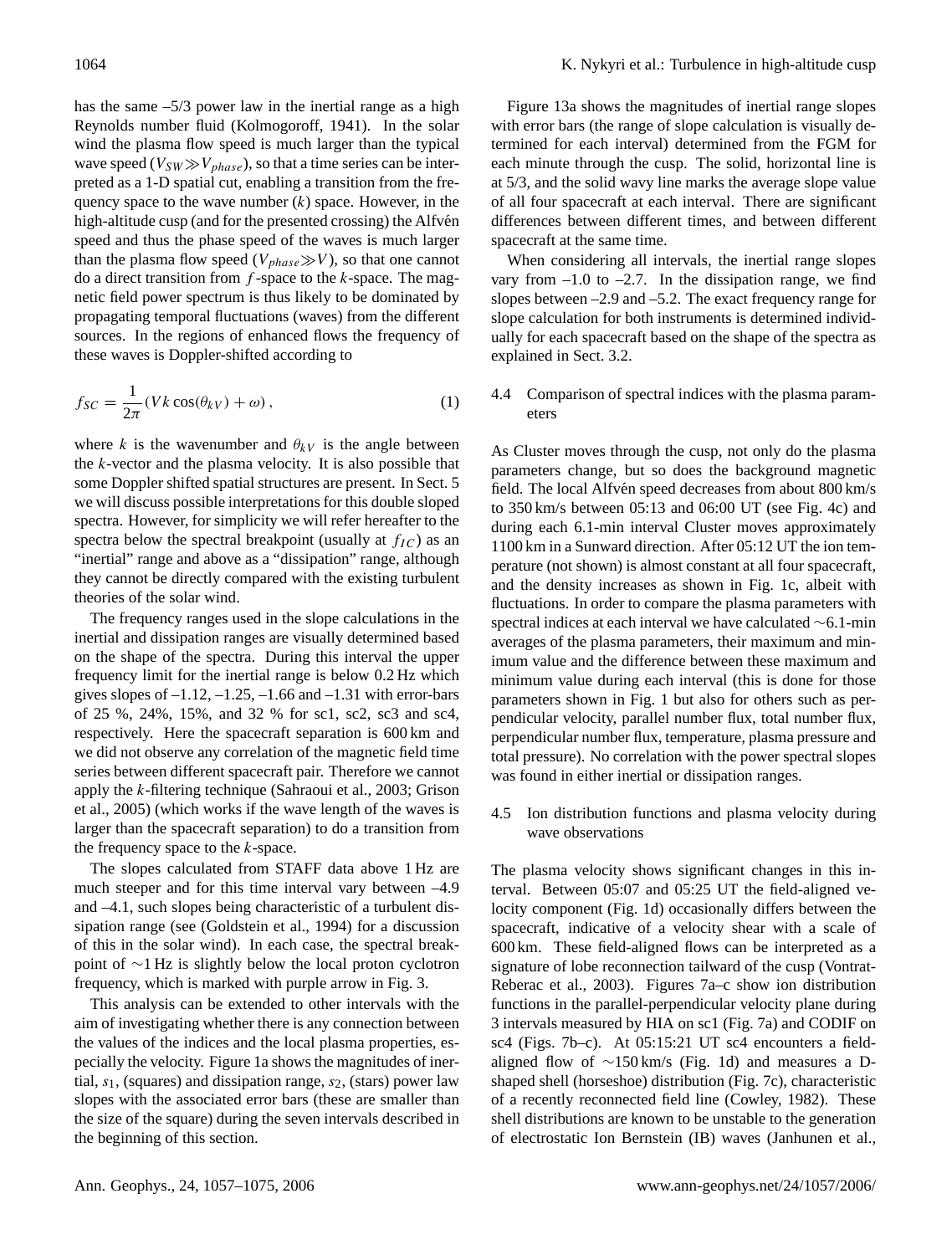

**Fig. 7.** Ion distribution functions in parallel/perpendicular-plane (from HIA-instrument) at 05:27:27 UT **(a)**. Proton distribution functions (from CODIF-instrument) at sc4 (at 05:15:01 UT **(b)** and at 05:15:21 UT **(c)**), respectively.

2003) and to the electromagnetic ion cyclotron waves (Sundkvist et al., 2005). Figure 7a of Nykyri et al. (2004) shows that sc4 also observes waves close to the ion cyclotron frequency between 05:15:29–5:15:41 UT, but only the fundamental peak is clear (with FGM) and the waves do not form as regular wave train as at ∼05:27:27 UT. The STAFF  $b_x$ spectra at sc4 between 05:15:35–05:15:45 UT shows two peaks: one at the cyclotron frequency at  $\approx$  1.3 Hz and other at  $\approx$ 3 Hz, so that the second peak is not a harmonic. Prior to this interval sc4 observes an isotropic distribution at 05:15:05 UT (Fig. 7b) corresponding to a diminished field-aligned flow (Fig. 1d). There is also an extensive literature concerning the generation of IC waves due to instabilities in plasma flows, especially for ionospheric parameters (e.g. Kindel and Kennel, 1971; Penano and Ganguli, 2002). For field-aligned flow (such as we mostly detect here (see Fig. 1d and 1f), only electrostatic calculations have been carried out, but they suggest that waves can be excited at many harmonics of the  $\Omega_i$ (Gavrishchaka et al., 2000; Ganguli et al., 2002). However, electrostatic is just a limiting case. Because the ion cyclotron perturbations are two dimensional they will always be associated with current and hence magnetic fluctuations. Transverse flow layers can also become unstable and excite IB waves (Reynolds and Ganguli, 1998).

The diminution of the flow magnitude, especially after 05:25 UT, has two possible explanations. First, the ACE data shows that the IMF  $B_z$  slightly rotates (and also the  $B_y$ ), turning negative at about 05:30 UT, so that the amount of the reconnecting flux tailward of the cusp decreases, resulting in a weaker flow. Indeed parallel flows (with a lower magnitude) reappear after the IMF turns northward at about 05:35 UT.

Secondly, Cluster is moving further into the cusp, encountering field lines that have reconnected some time in the past. This can be seen as a more symmetric ion distribution function measured by sc1 at 05:27:27 UT (Fig. 7a). This distribution coincides with the magnetic field observations of the ion cyclotron harmonics at 05:27:14–05:27:37 UT (Fig. 2). One can notice that the parallel part of the distribution (beam) is slightly enhanced, and in the other direction a small depletion can be seen, reminiscent of a small loss cone. The magnetic hodograms calculated by Nykyri et al. (2004) (Figs. 10 and 13) show that the waves are clearly electromagnetic at ∼05:25–05:29 UT and 05:45–05:49 UT during the observations of the several harmonics. It is presently not clear why the harmonics are not clearly evident during the strongest velocity shear (05:15:21 UT) but favor the regions where plasma has become nearly stagnant (and has small velocity shear 10–40 km/s) and has these more symmetric distribution functions. However, they are not present in the regions where the plasma has been stagnant for several minutes (i.e. 05:30 UT).

## **5 The origin of the spectral breakpoint**

There are a few possible ways to interpret the structure of the spectra presented in Fig. 3 and during other intervals. One is in terms of an "inertial" and a "dissipation" range. The examination of the magnetic field time series during each of these intervals shows the existence of several temporal scales and amplitudes (broadband spectra). Structures look mostly incoherent and random, but occasionally there are short duration intervals when more sinusoidal, clearly polarized discrete wave trains are observed "riding the lower frequency waves". Each of the 6.1-min spectra is therefore likely to be composed of a continuous broad band (power law) spectra as well as of discrete wave modes (peaks) superimposed on this spectra during some intervals. In MHD, oppositely propagating fluctuations can give rise to a turbulent energy cascade due to the non-linear interactions (Kraichnan, 1965). If a strong magnetic field is applied, the cascade is suppressed in the direction of the magnetic field. The Cluster trajectory is perpendicular to the ambient magnetic field direction, so that the observed broad band spectra may be a result of the turbulent cascade. Numerical MHD simulations (designed for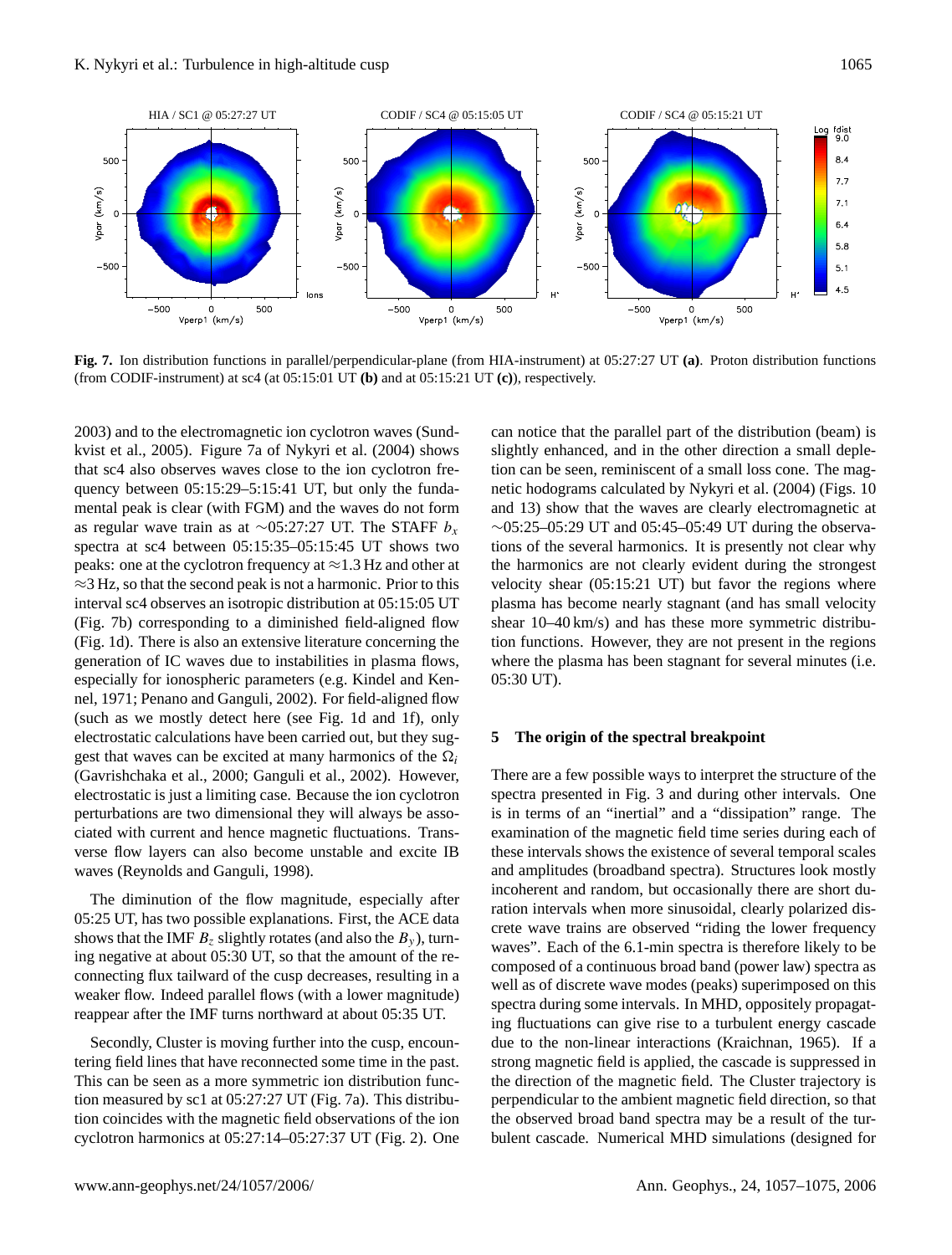

**Fig. 8.** Solutions from WHAMP code. (a) shows the real frequency of a kinetic Alfven wave with  $k_{\parallel} = 0.1$  normalized to ion cyclotron frequency at B=85 nT as a function of k⊥ (blue). The green line in **(a)** shows the solution of the real frequency calculated from the dispersion relation of kinetic Alfvén (Eq. 2) waves normalized to WHAMP units. (b) Damping (imaginary frequency) as a function of  $k_{\perp}$ . **(c)**  $E$ <sub>⊥</sub>/ $B$ <sub>⊥</sub>-ratio.

open solar coronal magnetic field region) by Dmitruk et al. (2004) show the coexistence of discrete modes and turbulence in a presence of a strong background magnetic field. It therefore may be possible that both energy cascade and linear modes coexist in the cusp geometry (with magnetic field of 100–60 nT and ion beta of 0.02–0.4).

Here we first consider the possibility that the break point frequency may arise due to fluctuations that cannot be resupplied by the cascade because they damp too efficiently. In a collisionless plasma there is no dissipation due to collisions, but dissipation arises due to wave-particle interactions such as Landau and cyclotron damping. Nykyri et al. (2003, 2004) show that the waves were propagating at variety of angles with respect to background magnetic field  $(\theta_{kB} = 0^\circ - 90^\circ)$ , thus all of parallel, obliquely and perpendicularly propagating waves need to be damped to give a spectral break point. To investigate wave damping in the vicinity of the ion cyclotron frequency, we have used the WHAMP (Rönnmark, 1982) code with Maxwellian distributions with number density of  $n=10/cm^3$  and temperatures of 17 eV (0.2 MK) and 170 eV (2.0 MK) for electrons and protons, respectively. These values correspond to measured values by Cluster PEACE and CIS instruments. We run the model with magnetic fields of 85 nT and 60 nT, corresponding to different regions in the cusp. There are four wave modes at the vicinity of cyclotron frequency that may be present in the observed spectra: 1) Kinetic Alfvén waves, 2) Ion cyclotron/Alfvén waves, 3) Ion Bernstein waves and 4) Fast/magnetosonic waves. In the following we will discuss their importance in determining the breakpoint frequency.

We require that the imaginary frequency exceeds 20% of the real frequency in order to ensure that the particular mode is important contributing to the break frequency. We identify the range of parallel  $(k_{\parallel})$  and perpendicular  $(k_{\perp})$  wave numbers and  $\omega$  for these damped waves and evaluate the Doppler shift for these solutions in the end of this section.

#### 5.1 Damping of the kinetic Alfvén waves

Kinetic Alfvén waves (KAW) can be viewed as a coupling of the ion acoustic and shear Alfvén modes (Lysak and Lotko, 1996). They can exist in a plasma with  $m_e/m_i \leq \beta_e < 1$ . For this cusp crossing, the ion beta between 05:00–06:00 UT varies between 0.02 and 0.4, and the electron and ion temperature ratio,  $T_e/T_i$  is about 0.1 (this can be determined from PEACE data), so that  $\beta_e$  lies between 0.002 and 0.04 and is within the required range.

In the limit of  $\omega < \omega_i$ , Stasiewicz et al. (2000) derived a dispersion relation for KAW including the finite Larmor radius and finite frequency effects:

$$
\omega = k_{\parallel} v_A \sqrt{1 + k_{\perp}^2 (r_i^2 + r_s^2) - \frac{\omega^2}{\omega_i^2} (1 + k_{\perp}^2 r_i^2)},\tag{2}
$$

where  $r_i$  is ion cyclotron radius,  $\omega_i$  is the ion cyclotron frequency,  $v_A$  is Alfvén speed, and  $r_s = \sqrt{k_b T_e/(m_i \omega_i^2)}$ .

Figure 8a shows the real frequency of the KAW normalized to the ion cyclotron frequency (for  $B=85$  nT) calculated from WHAMP (blue) and from Eq. (2) (green). Although, there is some discrepancy between  $k_{\perp}$ =3−6, the solution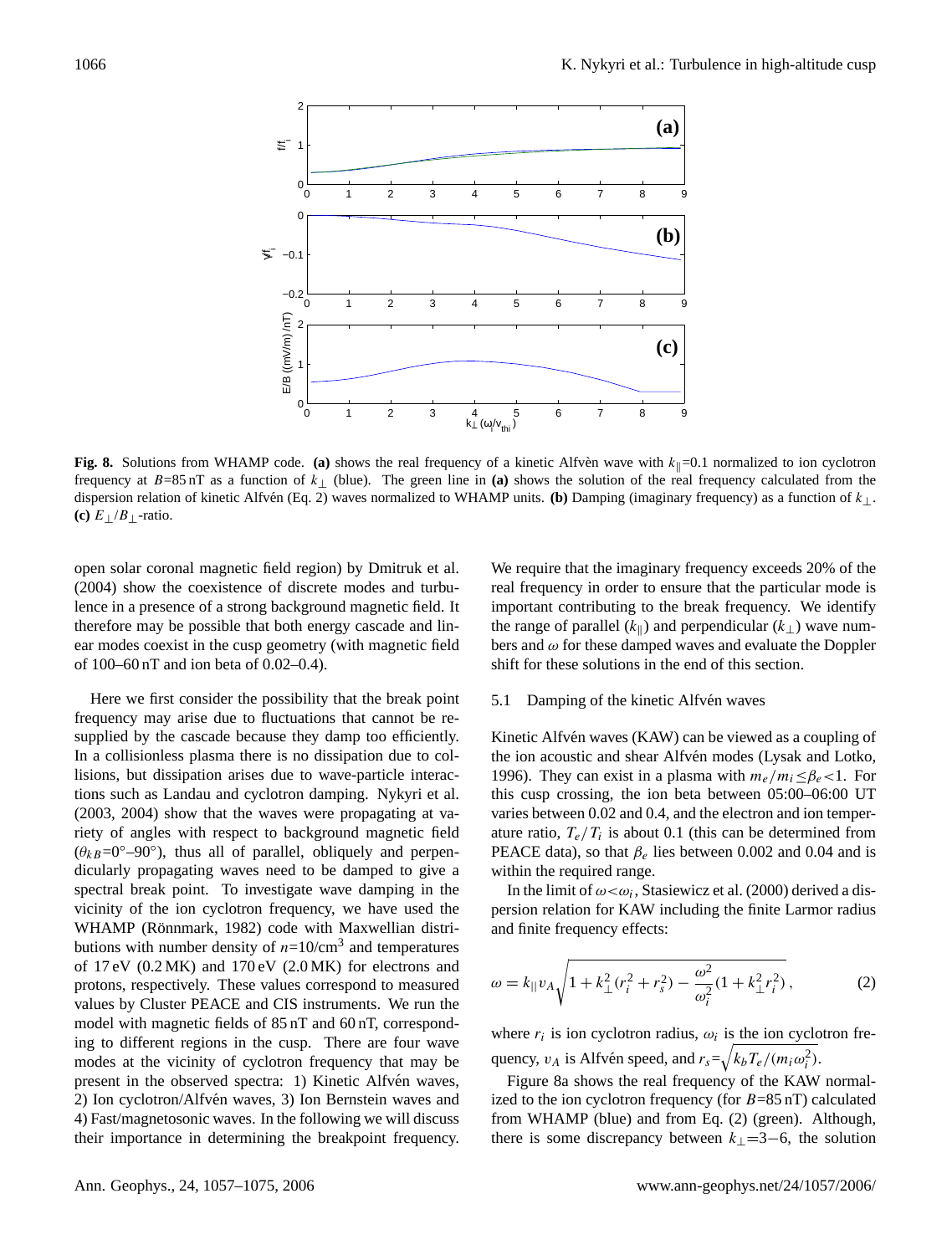

Fig. 9. Solutions from WHAMP code for kinetic Alfvén waves. (a) shows the real part and (b) shows the imaginary part of frequency with  $k_{\parallel}=0.1$  (blue),  $k_{\parallel}=0.13$  (green),  $k_{\parallel}=0.16$  (orange),  $k_{\parallel}=0.2$  (aqua),  $k_{\parallel}=0.25$  (magenta),  $k_{\parallel}=0.32$  (yellow) normalized to ion cyclotron frequency at  $B=85$  nT as a function of  $k_{\perp}$ .

Table 2. Properties of Kinetic Alfvén waves (KAW) when damping becomes 20% of the real frequency (calculated from WHAMP model with Maxwellian electron and proton species with B=85 nT). Columns list parallel and perpendicular wave numbers and wave lengths, real frequency and wave propagation angle with respect to magnetic field. Ion cyclotron radius,  $r_{thi}$ , used here is 22 km.

| KAW |      |     |     |     |      | $k_{\parallel}(1/r_{thi})$ $k_{\perp}(1/r_{thi})$ $\lambda_{\parallel}$ (km) $\lambda_{\perp}$ (km) $\omega/\omega_i$ $\theta_{kB}$ (degrees) |
|-----|------|-----|-----|-----|------|-----------------------------------------------------------------------------------------------------------------------------------------------|
|     | 0.32 | 1.0 | 432 | 138 | 0.67 | 72                                                                                                                                            |
|     | 0.25 | 2.2 | 553 | 63  | 0.78 | 84                                                                                                                                            |
|     | 0.2  | 3.5 | 691 | 39  | 0.85 | 87                                                                                                                                            |

from the dispersion relation matches the WHAMP solution quite nicely with  $k_{\parallel}=0.1$ . The wave numbers  $k_{\perp}$  and  $k_{\parallel}$  are normalized to the inverse gyroradius,  $1/r_i = \omega_i/v_{thi}$ . Figure 8b shows the imaginary part (damping) of the frequency  $(\gamma/f_i)$ . One can see that damping increases rapidly above  $k_{\perp}$ =4 and reaches over 10% of the real frequency at  $k_{\perp}$ =7.9. The  $E_{\perp}/B_{\perp}$ -ratio (shown in Fig. 8c) is of the order of unity  $(in units (mV/m)/nT)$ . This is of the order of the Alfven speed indicating that the wave is mostly electromagnetic.

Figure 9a is in the same format as Fig. 8a, but in addition to solution with  $k_{\parallel}=0.1$  (blue), WHAMP solutions with  $k_{\parallel}$ =0.13 (green),  $k_{\parallel}$ =0.16 (orange),  $k_{\parallel}$ =0.2 (aqua),  $k_{\parallel}$ =0.25 (magenta) and  $k_{\parallel}$ =0.32 (yellow) are shown. Panel (b) shows that damping becomes more important as  $k_{\parallel}$  increases.

Let us consider the following physical argument that determines the values of  $k_{\perp}$  at which dissipation of KAW becomes significant. Hasegawa and Chen (1976) state that in the collisionless regime if  $\beta$ >(<)0.1, ion (electron) Landau damping dominates the dissipation of the KAW. Here the ion beta varies between 0.02–0.4 so it is likely that either damping mechanism may occur in different regions of the cusp. Let us first consider electron Landau damping. By neglecting the finite frequency effects in Eq. (2), it can be shown that when  $\omega/k_{\parallel} = V_A \sqrt{1 + (1 + T_e/T_i)k_{\perp}^2 r_i^2} \approx V_{the}$ , (where the electron thermal speed,  $V_{the} = \sqrt{\frac{\beta_i T_e m_i}{2 T_i m_s}}$  $\frac{B_i I_e m_i}{2T_i m_e} V_A$ ), the

dissipation becomes significant for  $k_\perp \approx (1-6)/r_i$  (corresponding to  $\beta_i$ =0.02−0.4). The maximum heating rate for ions due to the ion Landau damping is obtained with  $k_{\perp}r_i=1$ (Hasegawa and Chen, 1976).

Table 2 lists the properties of the KAW when damping becomes 20% of the real frequency. Only solutions with  $k_{\parallel}$  > 0.19 have damping rates exceeding 20% of the real frequency. Calculations of the Doppler shifted theoretical spectral breakpoint frequencies of the KAW waves in Fig. 13c (Fig. 13 will be fully discussed at the end of this section) use these values for  $k_{\parallel}$ ,  $k_{\perp}$ ,  $\omega$ , and  $\theta_{kB}$ . It can be seen that damping of the obliquely propagating  $(\theta_{kB} = 72 - 87°)$  KAW can lead to the observed spectral breakpoint frequency. This implies parallel wave lengths of 430–690 km and perpendicular wave lengths of 40–140 km (the ion gyroradius used here is 22 km (for  $T_i=2MK$ ,  $B=85$  nT)). Table 3 is in the same format as Table 2 showing WHAMP solutions for  $B=60$  nT  $(r<sub>i</sub>=31$  km). These solutions are very similar to those of Table 2.

## 5.2 Damping of the Alfvén/ion cyclotron modes

Figure 10 is in the same format as Fig. 8a and shows the real and Fig. 8b imaginary frequencies, and Fig. 8c the  $E_{\perp}/B_{\perp}$ −ratio of ion cyclotron (IC) waves as a function of  $k_{\parallel}$  with  $k_{\perp}$ =0. The damping rate increases significantly above  $k_{\parallel}=0.4$  and becomes 20% of the real frequency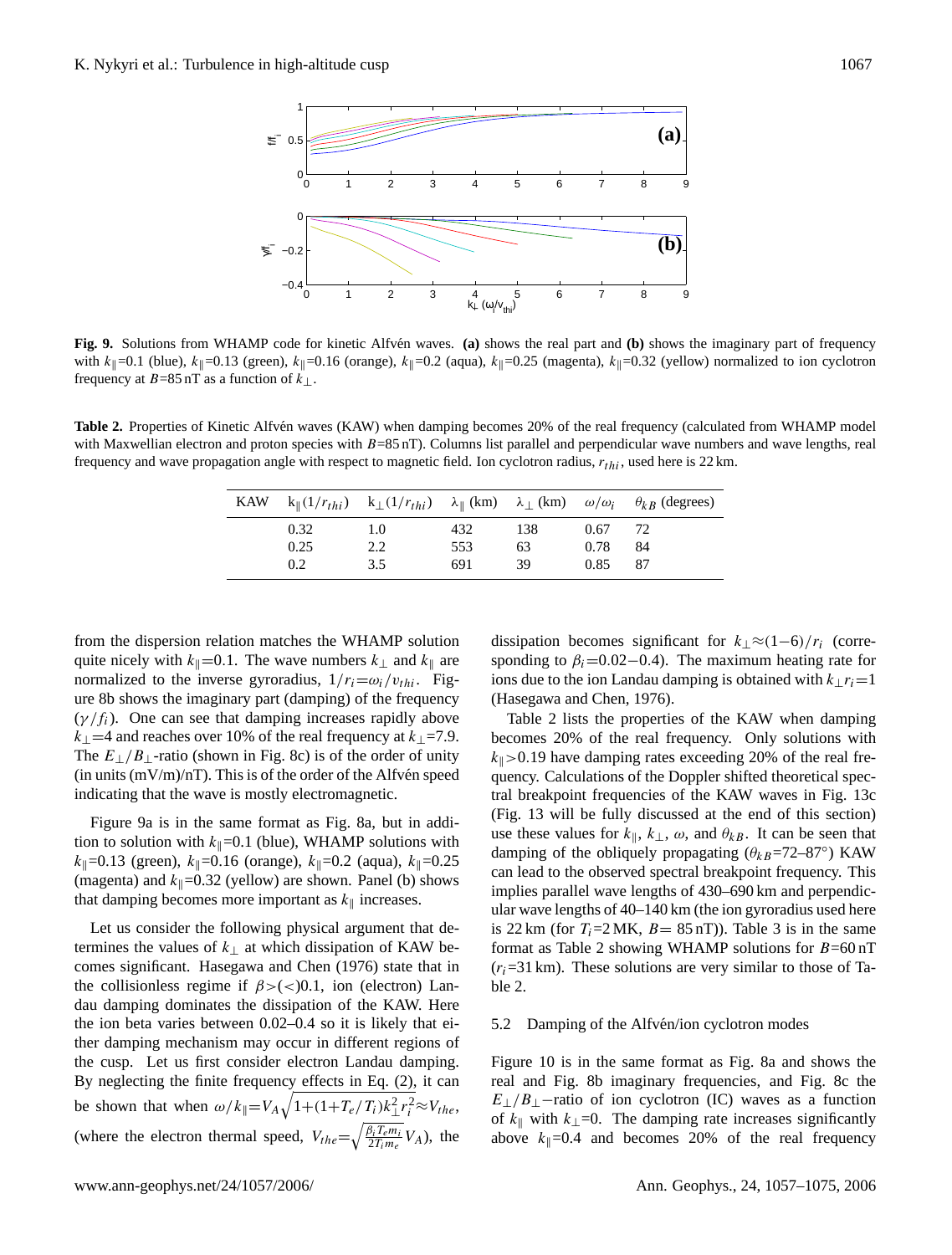Table 3. Properties of Kinetic Alfvén waves (KAW) when damping becomes 20% of the real frequency (calculated from WHAMP model with Maxwellian electron and proton species with B=60 nT). Columns list parallel and perpendicular wave numbers and wave lengths, real frequency and wave propagation angle with respect to magnetic field. Ion cyclotron radius,  $r_{thi}$ , used here is 31 km.

| KAW |      |     |      |    |      | $k_{\parallel}(1/r_{thi})$ $k_{\perp}(1/r_{thi})$ $\lambda_{\parallel}$ (km) $\lambda_{\perp}$ (km) $\omega/\omega_i$ $\theta_{kB}$ (degrees) |
|-----|------|-----|------|----|------|-----------------------------------------------------------------------------------------------------------------------------------------------|
|     | 0.32 | 2.0 | 612  | 98 | 0.71 | 81                                                                                                                                            |
|     | 0.25 | 3.2 | 783  | 61 | 0.8  | 85                                                                                                                                            |
|     | 0.2  | 5.0 | 980  | 39 | 0.86 | 88                                                                                                                                            |
|     | 0.16 | 7.2 | 1224 | 27 | 0.86 | -89                                                                                                                                           |



**Fig. 10.** Solutions from WHAMP code. (a) shows the real part, (b) shows the imaginary part of frequency normalized to  $f_{IC}$  at  $B=85$  nT and **(c)** shows the  $E_{\perp}/B_{\perp}$ -ratio of the ion cyclotron wave as a function of  $k_{\parallel}$  with  $k_{\perp}=0$ .

at  $\approx 0.55 f_{IC}$ . The wave is mostly magnetic with the  $E_{\perp}/B_{\perp}$ –ratio being of the order of the local Alfvén speed (in units  $(mV/m)/nT$ ) <1). Figure 11 is in the same format as Fig. 10a and 10b, but in addition solutions with  $k_{\perp}$ =0.79 (orange),  $k_{\perp}$ =1.0 (aqua),  $k_{\perp}$ =1.26 (magenta),  $k_{\perp}$ =1.58 (yellow),  $k_{\perp}$ =2.0 (gray),  $k_{\perp}$ =2.51 (blue) and  $k_{\perp}$ =3.16 are shown. Table 4 shows properties of these waves when damping becomes 20% of the real frequency. It can be seen that ion cyclotron modes with all angles of propagation ( $\theta_{kB}$ =0–86°) are efficiently damped. This implies parallel wave lengths of 360–660 km and minimum perpendicular wave lengths of 40 km (the ion thermal gyroradius used here is 22 km (for  $T_i = 2MK$ ,  $B = 85 \text{ nT}$ ). Calculation of the Doppler shifted theoretical spectral breakpoint frequency of the IC waves in Fig. 13d uses the solutions listed in Table 4. WHAMP calculations with  $B=60$  nT (not shown) indicate that the damping of the parallel propagating solution reaches 20% at  $k_{\parallel}$ =0.42 and  $\omega$ =0.46  $\omega_i$ , which is at lower frequency than the corresponding solution calculated with  $B=85$  nT. Also the obliquely propagating solutions reach the 20 % damping at lower frequencies for B=60 nT.

#### 5.3 Damping of the Ion Bernstein waves

Figure 12 is in the same format as Fig. 8 showing the real (a) and imaginary (b) frequencies, and the  $E_{\perp}/B_{\perp}$ –ratio (in units  $(mV/m)/nT$ ) (c) of the ion Bernstein (IB) waves as a function of  $k_{\perp}$ . Several curves (with increments of 0.003 and with cyclic color table) are shown with  $k_{\parallel}=0.01-0.06$ . When  $k_{\perp}$  <0.7, the real frequency increases to 1.8  $f_{IC}$  for all the solutions. When  $k_{\perp}$  increases the real frequency gradually decreases toward  $f_{IC}$ , but then diverges again for solutions with highest  $k_{\parallel}$ .

Maximum damping is obtained for solution with  $k_{\parallel}=0.06$ (orange) (b), but remains still less than 5% of the real frequency below  $k_{\perp}=10$ . For the most damped solution f=1.4  $f_{IC}$ ,  $k_{\parallel}$ =0.06,  $k_{\perp}$ =10, and  $\theta_{kB}$ =89.7°

Damping is negligible for solutions with  $k_{\parallel} < 0.02$ . For increased  $k_{\parallel}$  the waves have a magnetic component but become more electrostatic as  $k_{\parallel}$  decreases (c): for  $k_{\parallel}=0.01$ , the  $E_{\perp}/B_{\perp}$ –ratio is 30 times larger than for  $k_{\parallel}=0.06$ . When  $k_{\parallel}=0$ , the wave is entirely electrostatic (not shown). Based on these WHAMP calculations, damping of the IB modes is not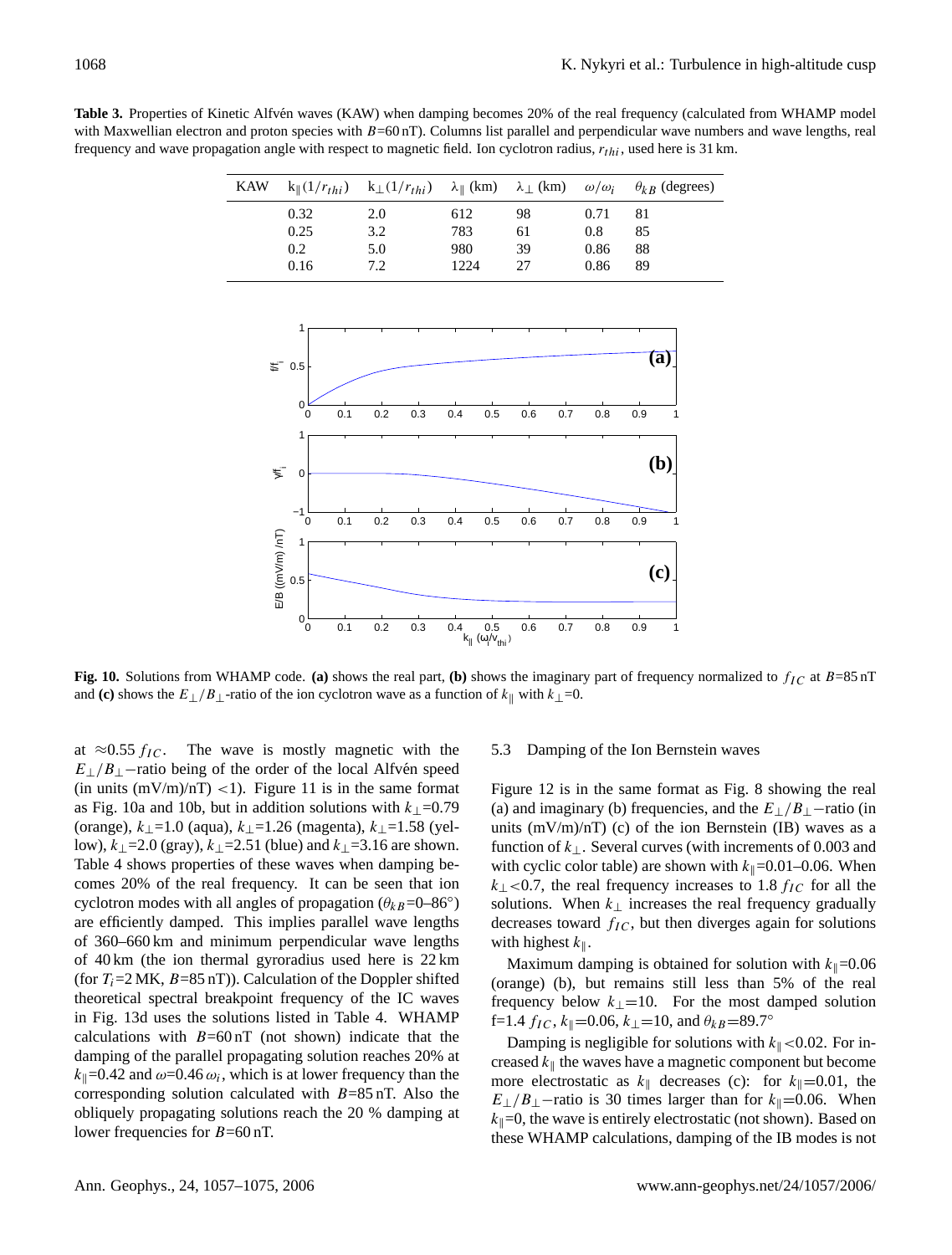

**Fig. 11.** Solutions from WHAMP code. **(a)** shows the real part and **(b)** shows the imaginary part of frequency of the ion cyclotron wave with  $k_{\perp}=0$  (blue solution continuing to highest  $k_{\parallel}$ ),  $k_{\perp}=0.32$  (green),  $k_{\perp}=0.79$  (orange),  $k_{\perp}=1.0$  (aqua),  $k_{\perp}=1.26$  (magenta),  $k_{\perp}=1.58$  (yellow),  $k_{\perp}$ =2.0 (gray),  $k_{\perp}$ =2.51 (blue),  $k_{\perp}$ =3.16 (green) normalized to ion cyclotron frequency at B=85 nT as a function of  $k_{\parallel}$ .

**Table 4.** Properties of Ion Cyclotron waves (IC) when damping becomes 20% of the real frequency (calculated from WHAMP model with Maxwellian electron and proton species). Columns list parallel and perpendicular wave numbers and wave lengths, real frequency and wave propagation angle with respect to magnetic field. Ion cyclotron radius,  $r_{thi}$ , used here is 22 km.

| IC |      | $k_{\parallel}(1/r_{thi})$ $k_{\perp}(1/r_{thi})$ | $\lambda_{\parallel}$ (km) | $\lambda_{\perp}$ (km) | $\omega/\omega_i$ | $\theta_{kR}$ (degrees) |
|----|------|---------------------------------------------------|----------------------------|------------------------|-------------------|-------------------------|
|    | 0.38 | 0.0                                               | 364                        | Inf                    | 0.55              | $\overline{0}$          |
|    | 0.36 | 0.1                                               | 395                        | 1382                   | 0.56              | 16                      |
|    | 0.35 | 0.32                                              | 395                        | 432                    | 0.59              | 42                      |
|    | 0.34 | 0.79                                              | 407                        | 175                    | 0.66              | 67                      |
|    | 0.32 | 1.0                                               | 432                        | 138                    | 0.67              | 72                      |
|    | 0.31 | 1.26                                              | 446                        | 110                    | 0.70              | 76                      |
|    | 0.29 | 1.58                                              | 477                        | 87                     | 0.73              | 80                      |
|    | 0.26 | 2.0                                               | 531                        | 69                     | 0.76              | 83                      |
|    | 0.24 | 2.51                                              | 576                        | 55                     | 0.80              | 85                      |
|    | 0.21 | 3.16                                              | 658                        | 44                     | 0.83              | 86                      |

as efficient as damping of the KAW or IC waves for the prevailing cusp conditions. The IB mode is coupled to the magnetosonic mode at  $k_{\perp}$  <0.5 and  $f$  <1.8  $f_{IC}$  (not shown here), but the damping for that mode is negligible below  $k_{\perp}$  < 1 and at the vicinity of the  $f_{IC}$ .

## 5.4 Discussion on Doppler effect and summary

Figure 13 summarizes the results of this section. The first panel shows the observed slopes at the inertial range every minute (using a 8192 pt. window). The second panel shows the ratio of the observed spectral break point frequency  $(f_{bf})$ to the local ion cyclotron frequency for all four spacecraft between 05:00–06:00 UT (for the same spectra as calculated for panel a). The empty points indicate that the break point was not clearly identifiable. The observed spectral breakpoint frequency is at the vicinity of the local cyclotron frequency between 05:08–05:28 UT, and usually below  $f_{IC}$  after 05:30 UT. There are few points where the observed break is above the  $f_{IC}$ .

As discussed above, only the KAW and IC waves are efficiently damped, so we will calculate the Doppler shift (according to Eq. 1) for each of these wave modes using the values of  $k_{\perp}$ ,  $k_{\parallel}$ ,  $\omega$  and  $\theta_{kB}$  listed in Tables 2 and 4. The Doppler shift is calculated for every minute and the plasma parameters used in these calculations are averaged using a 11.4-s window and  $\theta_{kV} = \theta_{BV} - \theta_{kB}$ . We note that the spectral calculations are using 6.1-min window, so that such a spectra has a superposition of the different Doppler-shifted wave modes. However, using 6.1-min averaging of the plasma parameters will underestimate the Doppler-shift for some intervals, which is why we use the higher resolution in order to get a broader range of Doppler-shifts. In addition to the waves with  $\theta_{kB}$ , the Doppler shift is also calculated for  $\theta_{kB}$ +180°, corresponding to the solutions where **k** has a component anti-parallel to the magnetic field (i.e. waves propagating tailwards). Panels  $(c)$ – $(d)$  show the ratio of the Doppler shifted theoretical spectral breakpoint frequency to f<sub>IC</sub> for B=85 nT (corresponding to time at ≈05:15 UT) for KAW and IC waves, respectively. The panels (c) and (d)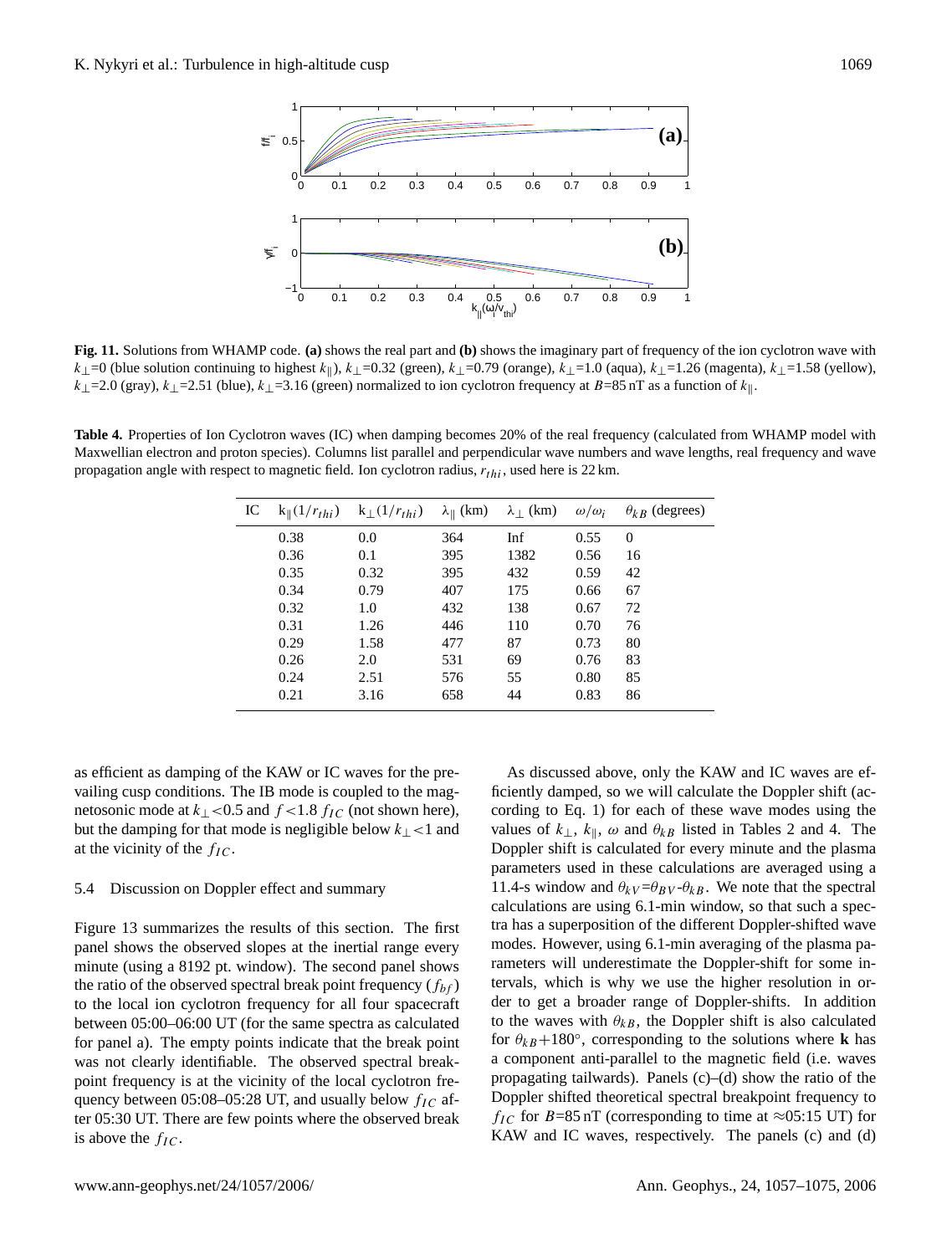

**Fig. 12.** Solutions from WHAMP code. **(a)** shows the real part and **(b)** shows the imaginary part of frequency of ion Bernstein modes with  $k_{\parallel}$ =0.06 (orange)– $k_{\parallel}$ =0.01 (blue among cluster of lines) normalized to ion cyclotron frequency at B=85 nT as a function of  $k_{\perp}$ . **(c)** shows  $E_{\perp}/B_{\perp}$ -ratios. Note that a cyclic color table is used such that  $k_{\parallel}=0.06$  ( $k_{\parallel}= 0.01$ ) is corresponding to the curve with lowest (highest)  $E_{\perp}/B_{\perp}$ -ratio and that  $k_{\parallel}=0.06$ -solution is most strongly damped (b).

are assuming that the magnetic field magnitude is at constant 85 nT, although the field gradually decreases and has slightly different magnitudes at all spacecraft. The WHAMP curves look quite similar at  $B=60$  nT (corresponding to time at  $\approx$ 05:40 UT) for KAW, and show damping at lower frequencies for IC waves.

During times of enhanced flows (associated with D-shaped distributions) the Doppler shift generates a larger envelope in frequency space between parallel and anti-parallel propagating solutions (Figs. 13c and d): the waves that are generated below (above) the spacecraft and that are propagating against (along) the flow have decreased (increased) frequency from the plasma frame. Sundkvist et al. (2005) show that D-shaped distributions could generate waves along the field lines (propagating in both directions) at the vicinity of the local ion cyclotron frequency. Between 05:08–05:10 UT sc4 is observing the break frequency,  $f_{bf}$ , below 0.4  $f_{IC}$  in agreement with the Doppler-shifted solutions of the waves that propagate against the flow (reduced frequency from the plasma frame). During this interval the other three spacecraft observe the break between 0.7–0.9  $f_{IC}$ . These correspond quite nicely to the IC modes that have a small  $\theta_{kB}$  and propagate along the flow (increased frequency from the plasma frame). Between 05:10–05:12 UT the Doppler-shifted solutions do not match the observed break frequencies. The observed  $f_{bf}$  are in fact closer to theoretical frequencies in the plasma frame (see column 6 in Tables 3 and 4). The absolute magnitudes for the Doppler-shift during this interval are in range of  $0.3-2 f_{IC}$ , so that the waves causing the break point frequency at 0.7–0.9  $f_{IC}$  could be formed by a) con-

vecting spatial structures (zero plasma frequency) along the flow, b) propagating waves that are generated in low field region along the flow, or c) waves that are generated in the high field region and are propagating against the flow. Between 05:12–05:27 UT there is a range of Doppler-shifted waves that match the observed  $f_{bf}$ . Between 05:30–05:34 UT the Doppler-shift is small, and yet the observed break points differ from the theoretical break points in the plasma frame. This could indicate that the fluctuations causing the break point are generated in the lower field region and propagate to Cluster. Between 05:35-05:42 UT the break point can be explained by the Doppler shifted obliquely propagating waves that have a component of the  $k$ -vector against the flow. Between 05:47–05:48 UT sc1 and sc3 measure break points that can be explained by damping of the waves that propagate with oblique angles and have  $k$ -vectors along the flow, but sc4 observes the break at much lower frequencies and not in agreement with the calculated Doppler-shifted solutions at 85 nT, which could indicate that these fluctuations are generated in the low field region and propagating along the flow (20% damping of the IC modes occurs at lower frequencies at low field region). The same is true also for all intervals after 05:50 UT at sc4 and sc3, and for two intervals at sc1. In summary the observed break frequencies could be explained by the wave damping of KAW and IC waves assuming these waves are generated both locally as well as below and above the spacecraft trajectory. We have assumed here that the imaginary frequency must become 20% of the real frequency in order to ensure that the particular wave mode is contributing to the break point. If lower values e.g. 10%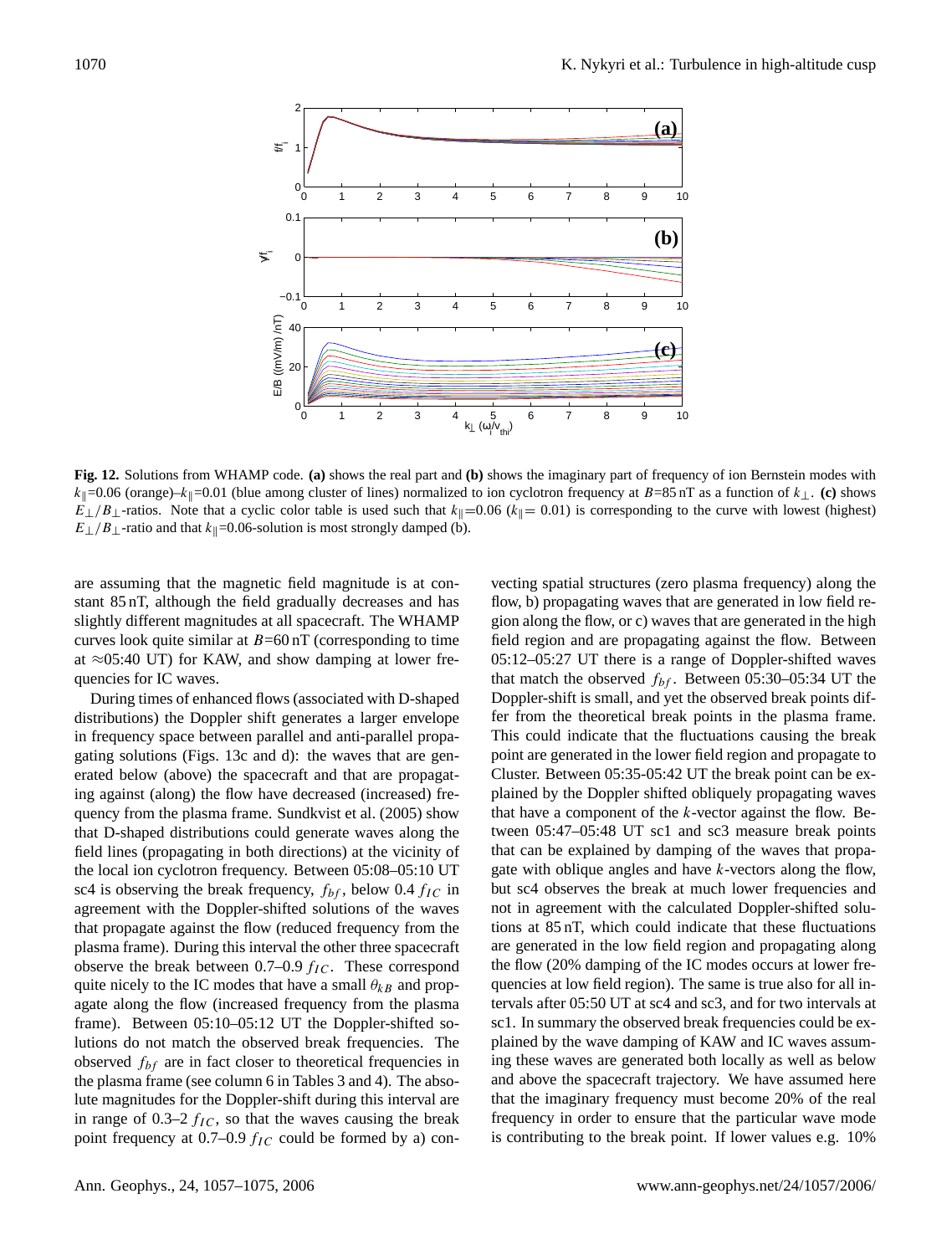

**Fig. 13. (a)** The inertial range slopes calculated every minute using a 8192-point window with FGM data. **(b)** The ratio of the observed spectral breakpoint frequency  $f_{bf}$  to  $f_{IC}$  for the same spectra as calculated for panel (a). The empty points indicate that the break point was not clearly identifiable. Panels  $(c)$ – $(d)$  show the ratio of the Doppler shifted theoretical spectral breakpoint frequency to  $f_{IC}$  (at B=85 nT): (c) shows the kinetic Alfvén wave solutions with values of  $k_{\perp}, k_{\parallel}, \theta_{kB}$  listed in Table 2 (d) shows the IC wave solutions according to Table 4. Note that the Doppler shift for each solution is calculated both for  $\theta_{kB}$  and  $\theta_{kB}$  + 180°. The colors correspond to different spacecraft and the Doppler shift is not calculated for sc2 due to lack of plasma data. The calculation of the Doppler-shift uses 11.4-s averages of variables V and  $\theta_{kV}$  in Eq. (1).

are used, the plasma frame frequency used in Doppler shift calculations would move to lower frequencies and  $\theta_{kB}$  would slightly decrease for KAW (see Figs. 9 and 11).

During times when cyclotron harmonics are observed at the stagnant cusp boundary (between 05:25–05:29 UT and 05:45–05:49 UT, see also Figs. 10 and 12 of Nykyri et al., 2004) the Doppler effect is small and these wave trains are more clearly structured and last longer than the waves observed during the sheared flows. It thus appears that the wave modes at the stagnant cusp boundary are observed because either a) they are not efficiently damped, or b) because the spacecraft are passing through the region where they are constantly being generated, rather than being convected by the flow.

We have here considered the possibility that the broadband power law spectra may be composed of an inertial range and a dissipation range. The inertial range fluctuations could be generated by lobe reconnection and associated shear flow layers. An energy cascade may take place perpendicular to the magnetic field (approximately along Cluster trajectory). The break point frequency could be generated by efficient damping of obliquely propagating KAW modes and ion cyclotron modes.

Another possibility (private communication from D. Sundkvist) is that instead of single inertial and dissipation ranges, the spectra is formed of two inertial ranges. It may be possible that the first inertial range is caused (as described above) by the cascade of the fluctuations driven by the lobe reconnection time scale. The second inertial range could be caused by the cascade of the fluctuations generated by several sources at the vicinity of the local ion cyclotron frequency.

We also cannot rule out the possibility that the broadband nature of the spectra is formed partly by the Doppler shift of the different wave modes. However, the broad band nature of the spectra (with a single slope) is also present between 05:28–05:34 UT, when there is no plasma flow and thus no Doppler-effect. For this interval the slopes at the inertial range are  $-1.35, -1.75, -2.26$  and  $-1.83$ , for sc1, sc2, sc3, and sc4, respectively.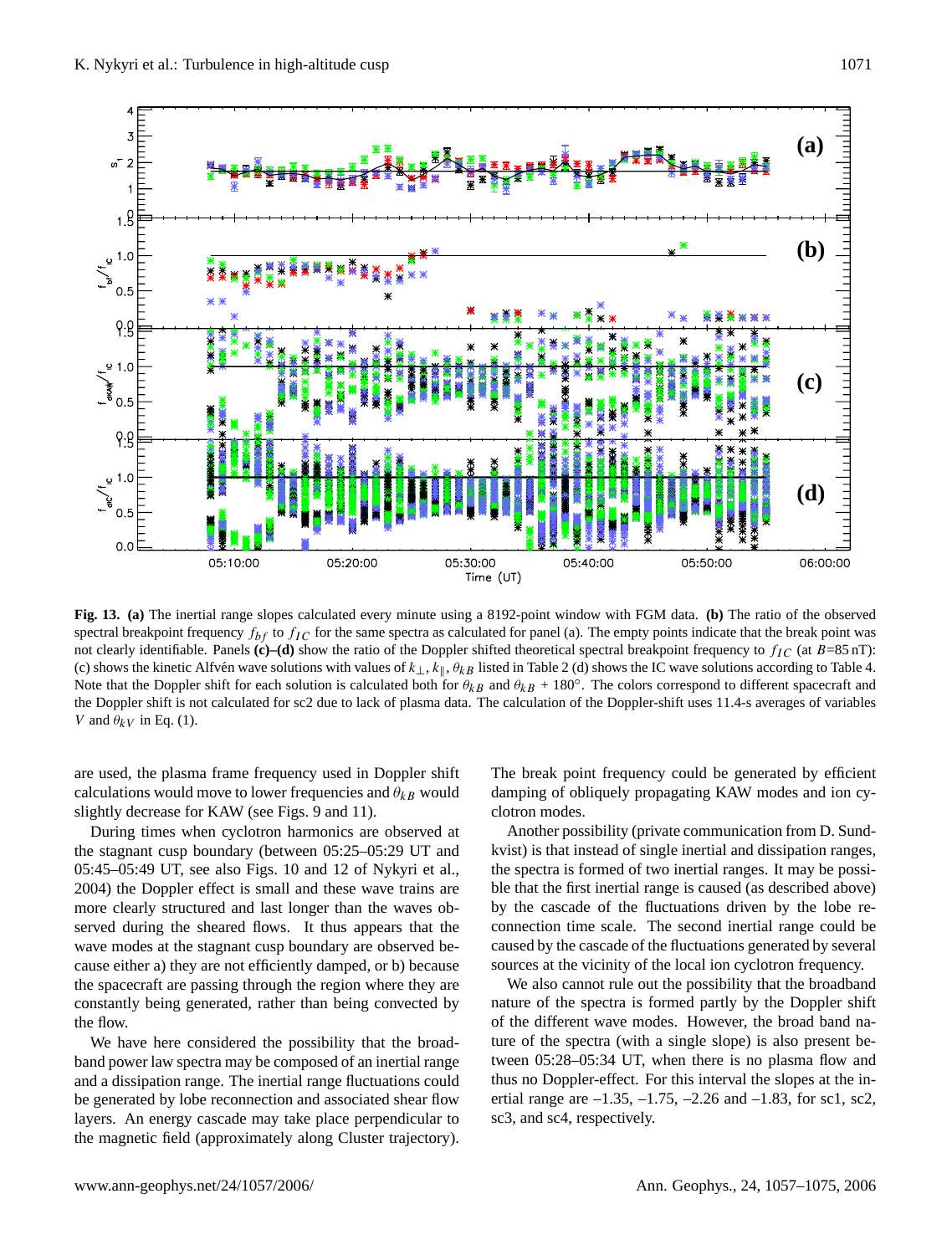

**Fig. 14.** Power spectra measured by sc4 at 05:41 UT **(a)** and at 05:47 UT **(b)** and their spectral slopes at inertial and dissipation range.

Smaller spacecraft separations (of the order of  $r_i$ ) would be required in order to accurately determine the Doppler effect for the each wave mode at the vicinity of the ion cyclotron frequency, by using the  $k$ -filtering technique. Even better would be to have a cluster of clusters covering different scales, from MHD to kinetic ion and electron scales.

## **6 Feeding of the dissipation range**

We suggested earlier that the inertial range fluctuations that are in the frequency range of FGM measurements are generated both remotely (perhaps due to lobe reconnection) and locally due to sheared flows arising from reconnection process. In addition, there are sometimes occasions when local processes generate the harmonic peaks, and these peaks can then feed the dissipation range. Some evidence for this is shown in Fig. 14 which presents power spectral slopes measured by sc4 during 6.1-min intervals centered at 05:41 UT (left) and 05:47 UT (right).

The shape of the spectra during these two intervals is very different: the 05:41 UT-centered interval shows a more continuous spectra with a not-so-clearly observable break point, whereas the 05:47 UT-centered interval shows a clearer break at 0.14 Hz with harmonics in the dissipation range.

Slopes in the inertial range are  $-1.72$  and  $-1.62$  (calculated from the FGM between 0.015-0.3 Hz (a) and between 0.015- 0.14 Hz (b)), respectively. The break frequency is determined visually and its location can be confirmed by the steepened slope (measured by FGM) of  $-2.57$  between 0.3 $-0.5$  Hz (a) and  $-2.7$  between 0.15-0.5 Hz (b). The purple arrow marks the local ion cyclotron frequency, so for both intervals the break is observed below the proton cyclotron frequency. The dissipation range slope at 05:41 UT is –2.91 and is calculated from STAFF between 0.5–10.0 Hz. In the 05:47 UTcentered interval there is also a steeper slope of –3.34 measured from STAFF between 3.5–10 Hz (which is above the spectral peaks).

The interval centered at 05:41 UT includes an interval of parallel flow of  $\approx$ 100 km/s, presumably associated with lobe reconnection. The total integrated power in the inertial range calculated from FGM between  $0.015-0.3$  Hz is  $0.39$  nT<sup>2</sup>, and the dissipation range power calculated from STAFF between  $0.6 - 10$  Hz is  $0.0035$ nT<sup>2</sup>.

The interval centered at 05:47 UT is during a time when coherent wave trains (similar to 05:26–05:29 UT) with harmonics of the ion cyclotron frequency were observed (see also Figs. 12 and 13 in Nykyri et al. (2004)). The total integrated power between 0.015–0.14 Hz (from FGM) at this time is  $0.098 \text{ nT}^2$ , which is a factor four smaller than during the 05:41 UT-centered interval. However, the fundamental harmonic peak (slightly above  $f_{IC}$ ), and its first harmonic, have piled up power in the dissipation range. The integrated power measured by STAFF between  $0.6-10$  Hz is  $0.0047$  nT<sup>2</sup> which is about 1.3 times larger than during the 05:41 UTcentered interval. This seems to indicate that some of the power from the inertial range has shifted into the dissipation range. However, we note here that this is not just a temporal effect but spatio-temporal because the spacecraft have moved  $\sim$ 2300 km between 05:37 UT and 05:50 UT (from the beginning of the measurements used in 05:41 UT-centered interval to end of measurements used in 05:47 UT-centered interval).

## **7 Discussion and conclusions**

We have used combined data from the Cluster STAFF and FGM instruments to evaluate slopes of the magnetic field power spectra in the high-altitude cusp. We found examples of double sloped, broadband spectra with shallower "inertial" and steeper "dissipation" range: the inertial range slopes vary between  $-2.7$  to  $-1$ . The dissipation range slopes vary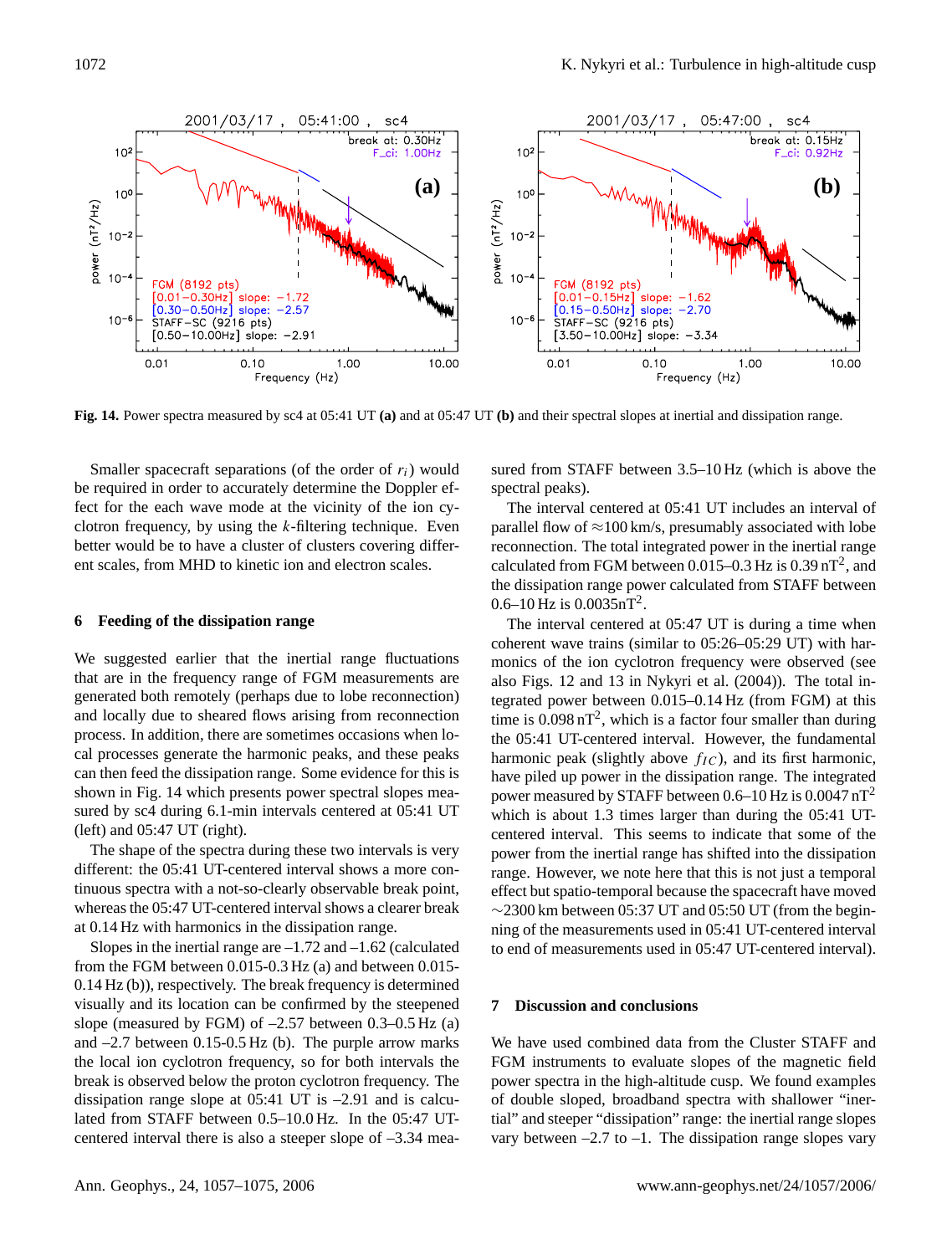between  $-5$  to  $-3$ . For most of the intervals the spectral breakpoint was clear and occurred at the vicinity of the local ion cyclotron frequency  $(f_{IC})$ . We also found examples of single sloped spectras where break was not as clearly identifiable (see Fig. 14a). During some intervals clear peaks at cyclotron harmonics were superimposed on this broad band spectra

Slopes of the power spectra both in the inertial and dissipation ranges vary throughout the cusp crossing, and even in the same intervals can differ by 100% at different spacecraft. Although the plasma properties vary on scales of the spacecraft separation (∼600 km), we found no clear correlation between any local plasma parameters and the power spectra slopes. However, we did find a correlation between the integrated power of the magnetic field fluctuations and plasma number flux (this is also observed in recent studies by Sundkvist et al., 2005; Grison et al., 2005), indicative that the solar wind interaction with the cusp magnetic field due to lobe reconnection provides free energy for these fluctuations to grow. We also calculated the ratio between the perpendicular and parallel power indicating that in both ranges the fluctuations are mostly transverse.

It may be possible that the cusp geometry with reasonably strong magnetic field (100–60 nT) allows the coexistence of both turbulence and discrete wave modes. Indeed, this is shown to be possible in simulations corresponding to the open coronal magnetic field lines (Dmitruk et al., 2004). We have considered two mechanisms for the generation of the spectral breakpoint and double sloped spectra:

- 1. In terms of inertial and dissipation range: The onset of the inertial range fluctuations ( $\langle f_{IC} \rangle$  could be formed partly by the Alfvénic fluctuations that are generated in the lobe reconnection process (propagating Earthwards) and partly by the velocity shears that arise from the reconnection process. Indeed, we have observed velocity shears of ∼100 km/s at the spacecraft separation scale of 600 km. The broadband (power law) nature of the spectra may be formed due to the turbulent cascade (operating perpendicularly to the ambient magnetic field) of these fluctuations. The onset of the dissipation range may be caused by damping of the fluctuations that cannot be re-supplied by the cascade from the inertial range. We have used the WHAMP code to study the linear damping properties of the waves at the vicinity of the local ion cyclotron frequency. The results show that an efficient damping (20% of the real frequency) is occuring for obliquely propagating kinetic Alfvén modes with  $\theta_{kB}$ =70–90°, and for ion cyclotron modes with all angles of propagation. Damping of the magnetosonic modes and ion Bernstein modes is negligible.
- 2. In terms of two inertial ranges: The first inertial range is generated as described above (one source being at the

MHD frequencies due to lobe reconnection). The second inertial range may be formed by cascading of the fluctuations that are generated by one or several sources at the vicinity of the local cyclotron frequency. The observations of the single slope spectra at 05:41 UT could indicate that these sources were absent at the vicinity of the  $f_{IC}$ , and the spectra is formed by a single inertial range during this interval. Alternatively, (supporting the first mechanism) it may be possible that during this interval the energy cascading time scale is shorter than the damping time scale of the waves.

We will study this possibility of the second inertial range in future by studying unstable distribution functions. Because cusp is not homogeneous, dispersion solvers including gradients in the plasma flow would also be necessary.

In order to understand the formation of the first inertial range we plan to do comparisons between the observed inertial range slopes with high-resolution 3-D MHD cusp simulations. Cuts can be taken through the simulation box in agreement with the real Cluster trajectory. Initial results (Adamson et al., 2005) of this comparison look highly promising, suggesting that lobe reconnection process and resulting velocity shears play role in generating inertial range fluctuations in the high-altitude cusp.

Another interesting topic is the generation of the ion cyclotron harmonics. They occur at the stagnant cusp boundary (05:25–05:29 UT and 05:45–05:49 UT), are electromagnetic in nature and have quite symmetric distribution functions. Ion Bernstein waves are mostly electrostatic and are generated by the shell distributions, excluding them as a possible source for the observed harmonics. One possibility is that ion harmonics are generated by the strong velocity shear but have propagated and observed by Cluster at the stagnant cusp boundary. Figures 9 and 10 of Nykyri et al. (2004) show that harmonics appear after 05:25 UT, about 2 min later than the observed large (∼100 km/s) velocity shear at 05:23 UT. It is well known that field-aligned velocity shears can excite waves at many harmonics of the  $\Omega_i$  (Gavrishchaka et al., 2000; Ganguli et al., 2002). However, if this is the case it is surprising why harmonics are not observed when the local velocity shear is the strongest. There are smaller scale  $\approx$  5–40 km/s gradients in velocity during the harmonics observations (i.e. at 05:47:30 UT), so perhaps the velocity shear mechanism is able to generate harmonics only in narrow range favoring lower magnitudes for shear.

*Acknowledgements.* Cluster work in the UK and France is supported by PPARC and CNES respectively. P. J. Cargill also thanks PPARC for the award of a Senior Research Fellowship. We thank J. R. Johnson at Princeton University for helpful discussions on KAW. We also acknowledge D. Sundkvist for suggesting that the double slope spectra could be generated by two inertial ranges. We thank S. Schwartz for confirming the electron temperatures from the PEACE data.

Topical Editor T. Pulkkinen thanks G. Ganguli and another referee for their help in evaluating this paper.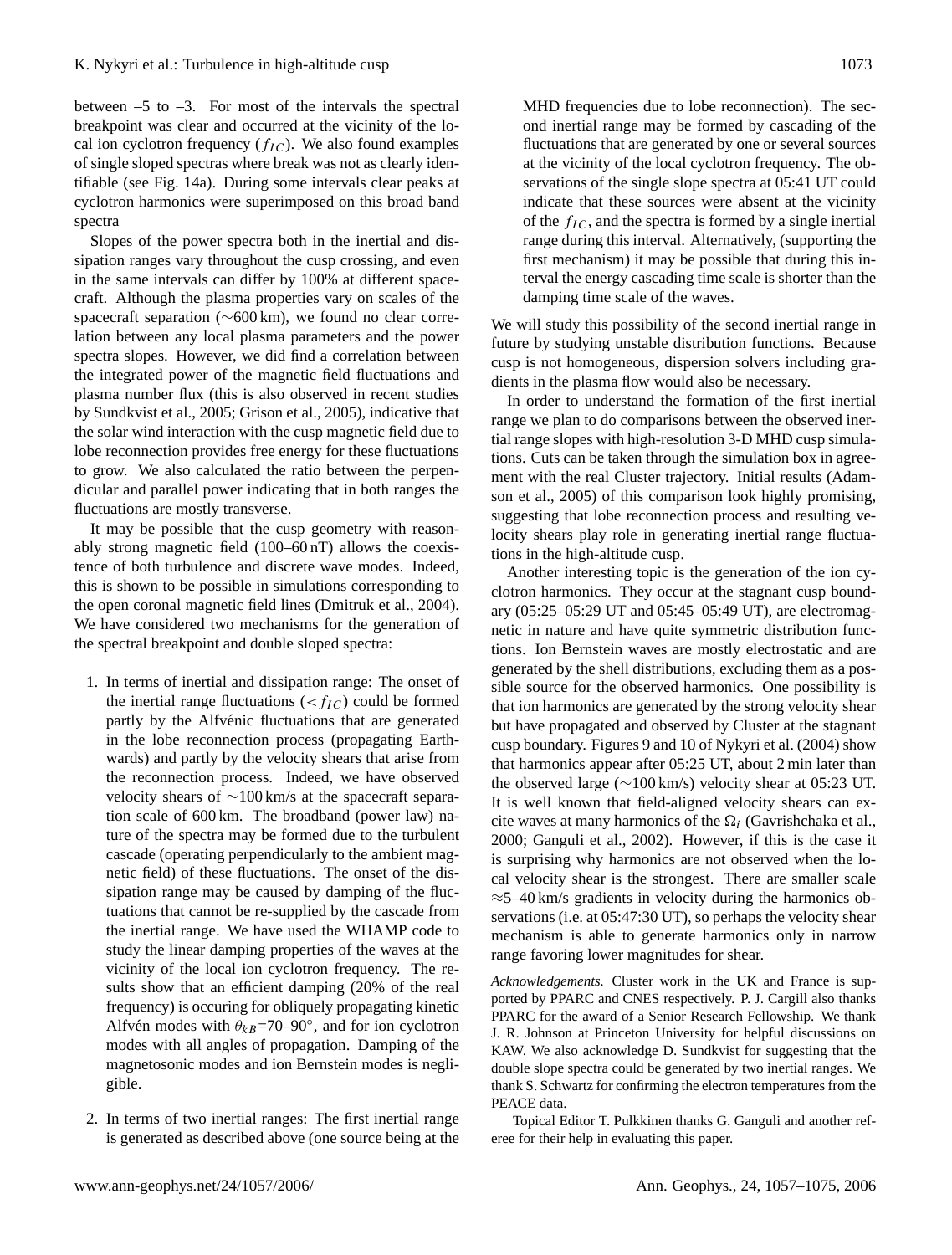## **References**

- Adamson, E. T., Otto, A., and Nykyri, K.: Plasma dynamics in the vicinity of a cusp-like magnetic configuration, SM52A-08 AGUfall meeting, 2005.
- Balogh, A., Dunlop, M. W., Cowley, S. W. H., Southwood, D. J., Thomlinson, J. G., and magnetometer team: The Cluster Magnetic Field Investigation, Space Sci. Rev., 79, 65–91, 1997.
- Balogh, A., Carr, C. M., Acuña, M. H., Dunlop, M. W., Beek, T. J., Brown, P., Fornangon, K.-H., Georgescu, E., Glassmeier, K.-H., Harris, J., Musmann, G., Oddy, T., and Schwingenschuh, K.: The Cluster magnetic field investigation: overview of in-flight perfomance and initial results, Ann. Geophys., 19, 1207–1217, 2001.
- Cargill, P. J., Dunlop, M. W., Lavraud, B., Elphic, R. C., Holland, D. L., Nykyri, K., et. al.: CLUSTER encounters with the high altitude cusp: Boundary Structure and magnetic field depletions, Ann. Geophys., 22, 1739–1754, 2004.
- Cargill, P. J., Lavraud, B., Owen, C. J., Grison, B., Dunlop, M. W., Cornilleau-Wehrlin, N., Escoubet, C. P., Paschmann, G., Phan, T. D., L.Rezeau, Bogdanova, Y., and Nykyri, K.: The Cusp, Outer Magnetospheric Boundaries:Cluster Results, ISSI, Bern, 2005.
- Chen, J. S. and Fritz, T. A.: Correlation of cusp MeV helium with turbulent ULF power spectra and its implications, Geophys. Res. Lett., 25, 4113–4116, 1998.
- Cornilleau-Wehrlin, N., Chauveau, P., Louis, S., Meyer, A., Nappa, J. M., Perraut, S., Rezeau, L., Robert, P., Roux, A., Villedary, C. D., Conchy, Y. D., Friel, L., Harve, C. C., Hubert, D., lacombe, C., Manning, R., Wouters, F., Lefeuvre, F., Parrot, M., Pincon, J. L., Poirier, B., Kofman, W., and Louarn, P.: The Cluster Spatio-Temporal analysis of field fluctuations STAFF Experiment, Space Sci. Rev., 79, 107–136, 1997.
- Cornilleau-Wehrlin, N., Chanteur, G., Perraut, S., Rezeau, L., Robert, P., Roux, A., de Villedary, C., Canu, P., Maksimovic, M., de Conchy, Y., Lacombe, D. H. C., Lefeuvre, F., Parrot, M., Pinçon, J. L., Décréau, P. M. E., Harvey, C. C., Louarn, P., Santolik, O., Alleyne, H. S. C., Roth, M., Chust, T., Le Contel, O., and Staff Team: First results obtained by the Cluster STAFF experiment, Ann. Geophys., 21, 437–456, 2003.
- Cowley, S.: The causes of convection in the Earth's magnetosphere, A review of developments during the IMF, Rev. Geophys, 20, 531–565, 1982.
- Dmitruk, P., Matthaeus, W. H., and Lanzerotti, L. J.: Discrete modes and turbulence in a wave-driven strongly magnetized plasma, Geophys. Res. Lett., 31, doi:10.1029/2004GL021119, 2004.
- Dunlop, M. W., Cargill, P. J., Stubbs, T. J., and Woolliams, P.: The high altitude cusps: HEOS 2, J. Geophys. Res., 105, 27509– 27 517, 2000.
- Fuselier, S. A., Trattner, K. J., and Petrinec, S. M.: Cusp observations of high- and low-latitude reconnection for northward interplanetary magnetic field, J. Geophys. Res., 105, 253–266, 2000.
- Ganguli, G., Slinker, S., Gavrishchaka, V., and Scales, W.: Low frequency oscillations in a plasma with spatially variable fieldaligned flow, Phys. Plasmas, 9, 2321–2329, 2002.
- Gavrishchaka, V., Ganguli, G., Scales, W., Slinker, S., Chaston, C., McFadden, J., Ergun, R., and Carlson, C.: Multiscale coherent structures and broadband waves due to parallel inhomogeneous flows, Phys. Rev. Lett., 85, 4285–4288, 2000.
- Goldstein, M. L., Roberts, D. A., and Fitch, C. A.: Properties of the fluctuating magnetic helicity in the inertial and dissipation ranges of the solar wind turbulence, J. Geophys. Res., 99, 11 519–11 538, 1994.
- Grison, B., Sahraoui, F., Lavraud, B., Chust, T., Cornilleau-Wehrlin, N., Réme, H., Balogh, A., and Andre, M.: Wave particle interactions in the high-altitude polar cusp: A Cluster case study, Ann. Geophys., 23, 3699–3713, 2005.
- Hasegawa, A. and Chen, L.: Kinetic processes in plasma heating by resonant mode conversion of Alfvén wave, Phys. Fluids, 19 (12), 1924–1934, 1976.
- Janhunen, P., Olsson, A., Vaivads, A., and Peterson, W. K.: Generation of Bernstein waves by ion shell distributions in the auroral region, Ann. Geophys., 21, 881–891, 2003.
- Kessel, R. L.,Chen, S.-H., Green, J. L., Fung, S. F., Boardsen, S. A., Tan, L., Eastman, T. E., Craven, J. D., and Frank, L. A.: Evidence of high-latitude reconnection during northward IMF: Ha wkeye observations, Geophys. Res. Lett., 23, 583–586, 1996.
- Kindel, J. M. and Kennel, C. F.: Topside current instabilities, J. Geophys. Res., 76, 3055–3078, 1971.
- Kolmogoroff, A. N.: The local structure of turbulence in incompressible viscous fluid for very large Reynolds number, Dokl. Akad. Nauk SSSR, 30, 301–305, 1941.
- Kraichnan, R. H.: Inertial-range spectrum of hydromagnetic turbulence, Phys. Fluids, 8, 1385–1387, 1965.
- Lavraud, B. and Cargill, P. J.: The magnetospheric cusps revealed: Results from the CLUSTER mission, Astronomy and Geophysics, 46, 1.32–1.35, 2005.
- Lavraud, B., Dunlop, M. W., Phan, T. D., et. al.: Cluster observations of the exterior cusp and its surrounding boundaries under northward IMF, Geophys. Res. Lett., 29 (20), doi:10.1029/2002GL015464, 2002.
- Lavraud, B., Phan, T. D., Dunlop, M. W., Taylor, M. G. G. T., Cargill, P. J., M.Bosqued, J., Dandouras, I., Réme, H., Sauvaud, J. A., Balogh, A., and Fazakerley, A.: The exterior cusp and its boundary with the magnetosheath under northward IMF: Cluster multi-event analysis, Ann. Geophys., 22, 3039–30554, 2004.
- Lavraud, B., Fedorov, A., Budnik, E., Thomsen, M. F., Grikoriev, A., Cargill, P. J., Dunlop, M. W., Réme, H., Dandouras, I., and Balogh, A.: High-altitude cusp flow dependence on IMF orientation: A 3-year Cluster statistical study, J. Geophys. Res., 110, A02209, doi:10.1029/2004JA010804, 2005.
- Le, G., Blanco-Cano, X., Russell, C. T., Zhou, X.-W., Mozer, F., Trattner, K. J., Fuselier, S. A., and Anderson, B. J.: Electromagnetic ion cyclotron waves in the high-altitude cusp: Polar observations, J. Geophys. Res., 106, 19 067–19 079, 2001.
- Leamon, R. J., Smith, C. W., Ness, N. F., and Matthaeus, W. H.: Observational constraints on the dynamics of the interplanetary magnetic field dissipation range, J. Geophys. Res., 103, 4775– 4787, 1998.
- Lysak, R. L. and Lotko, W.: On the kinetic dispersion relation for shear Alfvén waves, J. Geophys. Res., 101, 5085-5094, 1996.
- Nykyri, K., Cargill, P. J., Lucek, E., Horbury, T. S., Balogh, A., Lavraud, B., Dandouras, I., and Rème, H.: Ion cyclotron waves in the high altitude cusp: CLUSTER observations at varying spacecraft separations, Geophys. Res. Lett., 30(24), 2263–2269, doi:10.1029/2003GL018594, 2003.
- Nykyri, K., Cargill, P. J., Lucek, E. A., Horbury, T. S., Lavraud, B., Balogh, A., Dunlop, M. W., Bogdanova, Y., Fazarkerley, A.,